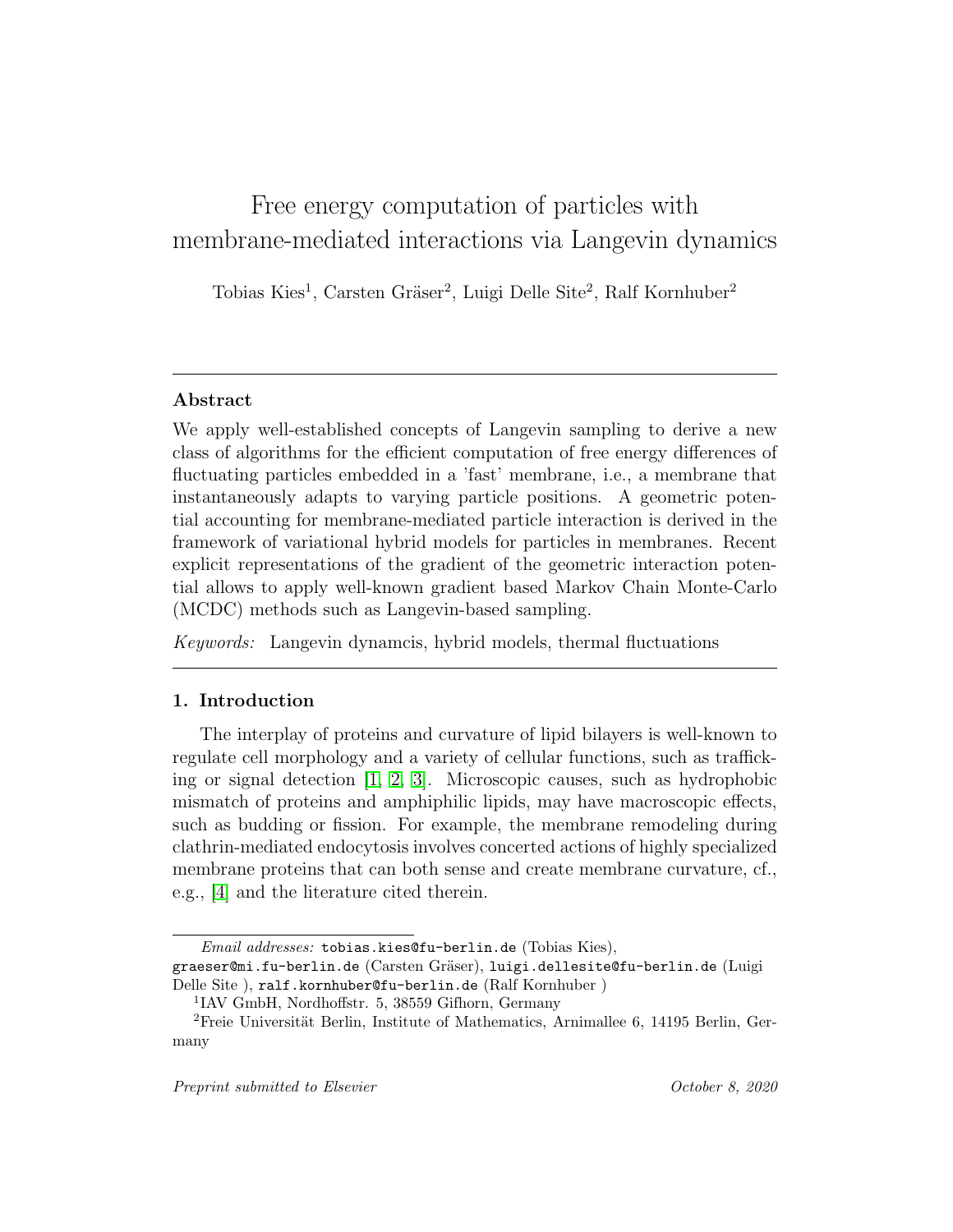A well-established approach to the modeling of particles in lipid membranes is based on coarse-grained molecular dynamics. In order to overcome well-known limitations of classical molecular dynamics with respect to length and time scales, the membrane constituents, i.e., lipids and proteins, are represented by short chains of beads, cf., e.g., [\[5,](#page-15-3) [6,](#page-15-4) [7,](#page-15-5) [8\]](#page-15-6). On the macroscopic side of the model hierarchy, there are *pure continuum models* based on the fundamental Canham–Helfrich model of lipid membranes [\[9,](#page-15-7) [10\]](#page-15-8) and the representation of proteins by areal concentrations. The mutual coupling of particles and membrane is described by concentration-dependent mechanical properties of the membrane, as, e.g., bending rigidities or spontaneous curvature, and line energies of the concentrations associated with phase boundaries [\[11,](#page-15-9) [12\]](#page-15-10).

Hybrid models are intended to bridge the gap between coarse-grained molecular dynamics based approaches that still have certain limitations in terms of the accessible time and length scales, and pure continuum models that are unable to incorporate the effect of small particle counts. These models are hybrid in the sense that the continuous Canham–Helfrich model of lipid membranes is coupled to a finite number of discrete particles represented as finite size or point-like objects. There is a rich literature on coupling conditions typically prescribing contour and slope of the membrane either at particle boundaries [\[13,](#page-15-11) [14,](#page-16-0) [15\]](#page-16-1) or in single points [\[16,](#page-16-2) [17,](#page-16-3) [18,](#page-16-4) [19,](#page-16-5) [20,](#page-16-6) [21\]](#page-16-7). In a recently developed variational approach to hybrid models [\[22\]](#page-16-8), see also [\[23,](#page-16-9) [24\]](#page-17-0), such coupling conditions take the role of constraints in energy minimization. While hybrid models are often formulated in the zerotemperature limit, effects of thermal fluctuations, mostly of the membrane, are about to attract more and more attention [\[25,](#page-17-1) [26,](#page-17-2) [27,](#page-17-3) [28,](#page-17-4) [29\]](#page-17-5).

In this paper, we aim at *macroscopic properties of fluctuating particles* in membranes. To this end, we apply well-established concepts of Langevin sampling of free energy differences cf., e.g., [\[30,](#page-17-6) [31,](#page-17-7) [32,](#page-17-8) [33\]](#page-17-9), to particles with membrane-mediated interactions. Assuming that the membrane undergoes only small deformations (Monge gauge) and is 'fast' in the sense that its shape instantaneously adapts to varying particle positions, we suggest a geometric potential accounting for the membrane-mediated interaction of particles. This geometric interaction potential can be numerically evaluated by constrained minimization of the associated membrane energy or, equivalently, by approximate solution of a fourth-order partial differential equation, the corresponding Euler–Lagrange equation. The computation of free energy differences is then performed by the classical energy perturbation method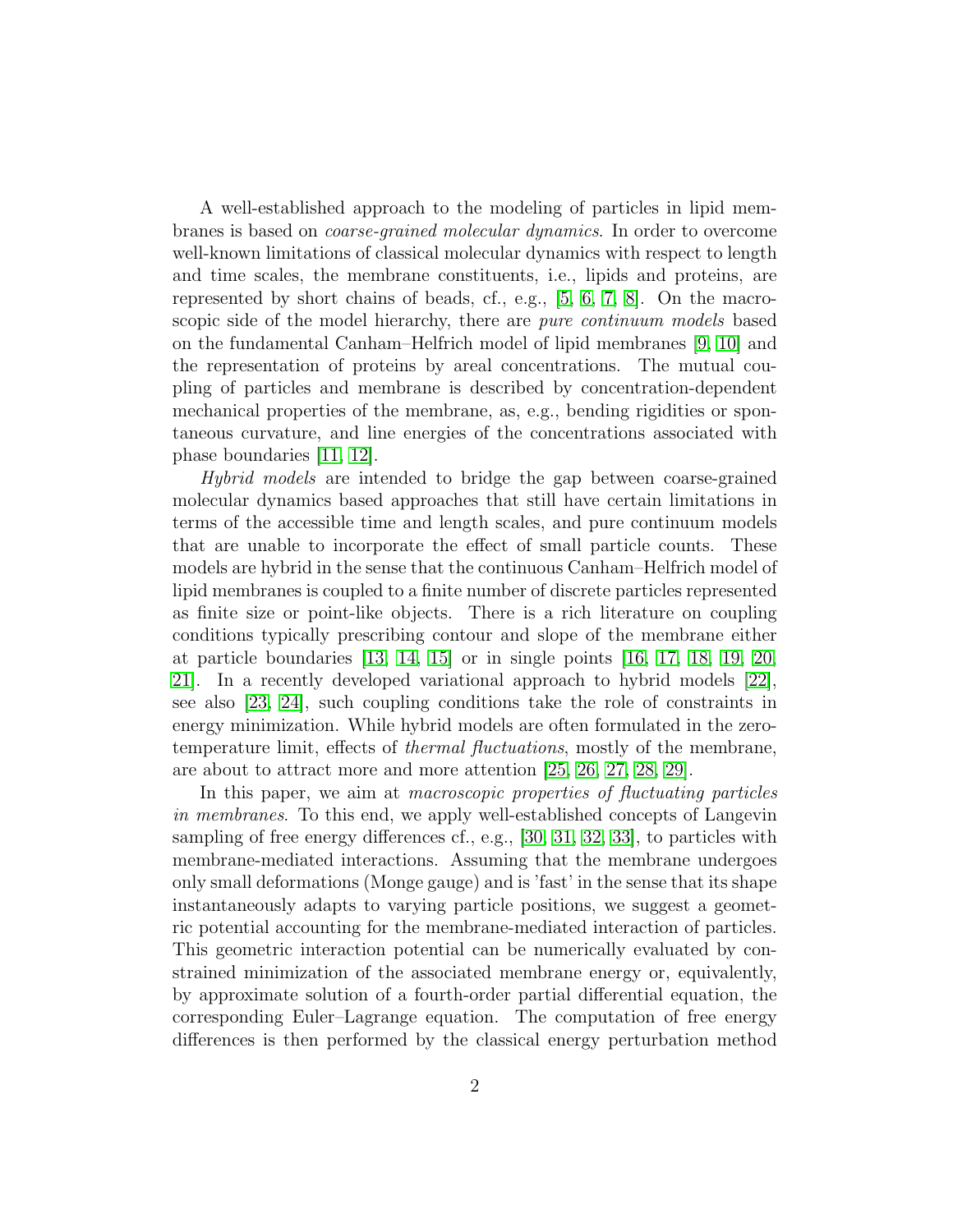due to Zwanzig [\[34\]](#page-17-10), [\[35,](#page-17-11) Section 1.3] leading to corresponding sampling problems for integrals over high-dimensional phase space. It is well-known, cf., e.g., Durmus et al. [\[36\]](#page-18-0), that gradient based Markov Chain Monte-Carlo  $(MCDC)$  methods such as Langevin-based samplers [\[30,](#page-17-6) [31,](#page-17-7) [32,](#page-17-8) [33\]](#page-17-9), typically have better convergence properties than gradient free Metropolis-type algorithms. Exploiting recent results on derivatives of the geometric interaction potential [\[37\]](#page-18-1), we are finally able to introduce novel Langevin-based sampling methods for the computation of free energy differences of fluctuating particles in 'fast' membranes.

The paper is organized as follows. First, we give a brief overview on variational hybrid methods for particles in membranes and formally define the geometric interaction potential for a general class of coupling conditions. Then we consider finite-size particles imposing a certain contour and slope on the membrane at their boundary as a concrete and practically relevant example, derive the corresponding geometric interaction potential, and present a computationally feasible representation of its derivative. On this background, we formulate an overdamped Langevin equation for an interaction potential accounting for both geometric and direct particle–particle interaction and briefly recall the classical energy perturbation method for the computation of free energy differences. Finally, we formulate our Langevin based sampling method and discuss its main theoretical properties.

## 2. Variational hybrid modeling of particles in membranes

# 2.1. Geometric interaction potential

We consider the fundamental Canham–Helfrich bending energy [\[9,](#page-15-7) [10\]](#page-15-8)

$$
\mathcal{J}_{\rm CH}(\mathcal{S}) = \int_{\mathcal{S}} \frac{1}{2} \kappa (H - c_0)^2 + \kappa_G K \, d\mathcal{S},
$$

where the surface  $S \subset \mathbb{R}^3$  with surface element  $dS$  is representing the membrane, H and K stand for mean and Gaussian curvature,  $\kappa > 0$  and  $\kappa_G > 0$ are the corresponding bending rigidities, and  $c_0$  is a preferred spontaneous mean curvature. In the special case  $\kappa = 1$ ,  $c_0 = 0$ , and  $\kappa_G = 0$ , we obtain the Willmore energy which plays an important role in minimal surface theory [\[38\]](#page-18-2).

Excluding topological changes, we from now on ignore Gaussian curvature in light of the Gauss–Bonnet theorem. In addition, we assume that  $S =$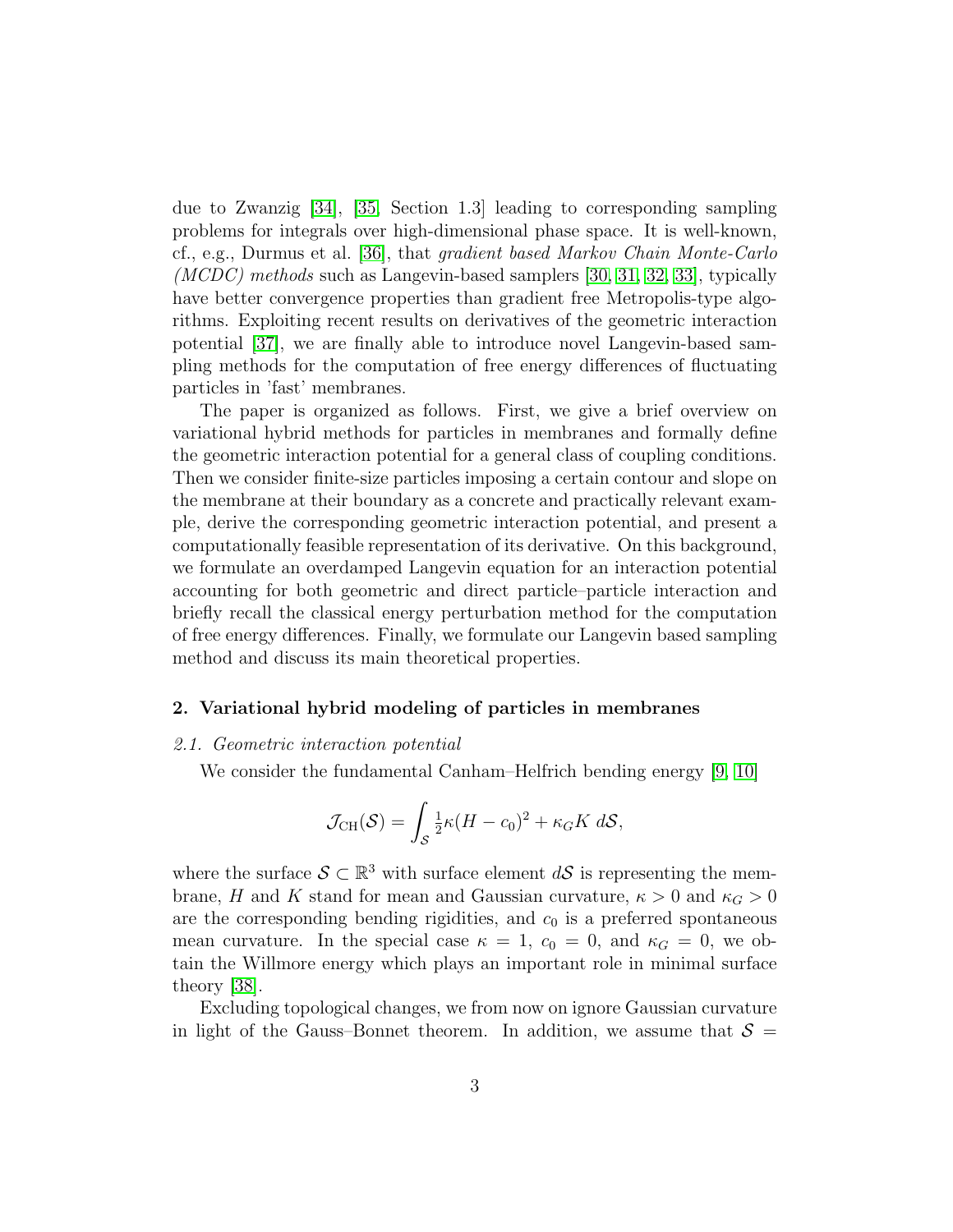$\{(x, u(x)) \mid x \in \Omega\}$  can be parametrized as a graph over an open, bounded, non-empty reference domain  $\Omega \subset \mathbb{R}^2$  with sufficiently smooth boundary  $\partial \Omega$ and that S is almost flat, i.e.  $|\nabla u| \ll 1$ . Then it is justified to approximate  $\mathcal{J}_{CH}(\mathcal{S})$  by the linearized Canham–Helfrich energy (Monge gauge)

$$
\mathcal{J}_{\Omega}(u) = \frac{1}{2} \int_{\Omega} \kappa (\Delta u)^2 + \sigma |\nabla u|^2 dx, \qquad (1)
$$

where the bending energy is additionally supplemented by a surface energy  $\int_{\Omega} \sigma |\nabla u|^2 dx$  that is associated with membrane tension  $\sigma \geq 0$ .

We also consider a finite number  $N \in \mathbb{N}$  of particles  $B_{q_i}$  each of which is represented by a position vector  $\mathbf{q}_i \in \mathbb{R}^q$ ,  $i = 1, \ldots, N$ . We assume that  $\mathbf{q} = (\mathbf{q}_i)_{i=1}^N$  is contained in a given configuration space  $\mathcal{D} \subset \mathbb{R}^{q \times N}$  of feasible particle positions. In particular,  $\mathcal D$  is chosen such that for all  $q \in \mathcal D$  the membrane equipped with particles with positions q can be parametrized over the domain  $\Omega_{q} \subset \Omega$ . We assume that  $\Omega_{q}$  is sufficiently regular so that the energy  $\mathcal{J}_{\Omega_{\mathbf{q}}}(u)$  is well-defined for deformations u taken from the Sobolev space  $H^2(\Omega_{\bf q})$  consisting of functions in  $L^2(\Omega_{\bf q})$  that have weak derivatives of second order in  $L^2(\Omega_q)$ . With  $\frac{\partial}{\partial n}v$  denoting the weak derivative of  $v \in H^2(\Omega_q)$  in the direction of the outward normal on  $\partial\Omega$ , we assume that  $\mathcal D$  is chosen such that  $\mathcal{J}_{\Omega_{\mathbf{q}}}$  is coercive on  $H_{\mathbf{q}} = \{v \in H^2(\Omega_{\mathbf{q}}) \mid v = \frac{\partial}{\partial n}v = 0 \text{ on } \partial\Omega\}$  for  $q \in \mathcal{D}$ . Notice that such kind of subspaces of  $H^2(\Omega_q)$  are associated with the classical concept of weak solutions of partial differential equations as, e.g., arising as Euler–Lagrange equations of minimization problems with energies of the form  $\mathcal{J}_{\Omega_{\mathbf{q}}}.$ 

Let the parameters  $\mathbf{r}_i \in \mathbb{R}^s$  describe additional degrees of freedom of the particle  $B_{\mathbf{q}_i}$  that are automatically determined in course of minimizing the energy of the membrane for fixed  $q \in \mathcal{D}$ . As possible examples, one might think of the height or tilt of particles which typically vary freely with membrane deformation. The coupling of particles with the membrane is then performed by the abstract conditions

<span id="page-3-0"></span>
$$
\exists \mathbf{r} = (\mathbf{r}_i)_{i=1}^N \in \mathbb{R}^{s \times N} : \qquad g_i(u, \mathbf{r}_i; \mathbf{q}_i) = 0, \quad i = 1, \dots, N. \tag{2}
$$

Here,  $g_i(\cdot; \mathbf{q}_i)$  stands for suitable affine linear continuous mappings from  $H_{\mathbf{q}} \times$ R s to suitable discrete or function spaces. For a variety of possible selections of the mappings  $g_i$ , we refer to [\[22\]](#page-16-8) and also to the example [\(4\)](#page-5-0) below. For given particle positions  $q \in \mathcal{D}$ , the space of feasible membrane deformations is therefore given by

<span id="page-3-1"></span>
$$
W_{\mathbf{q}} = \{ v \in H_{\mathbf{q}} \mid \exists \mathbf{r} \in \mathbb{R}^{s \times N} g_i(v, \mathbf{r}_i; \mathbf{q}_i) = 0 \,\forall i = 1, \dots, N \}.
$$
 (3)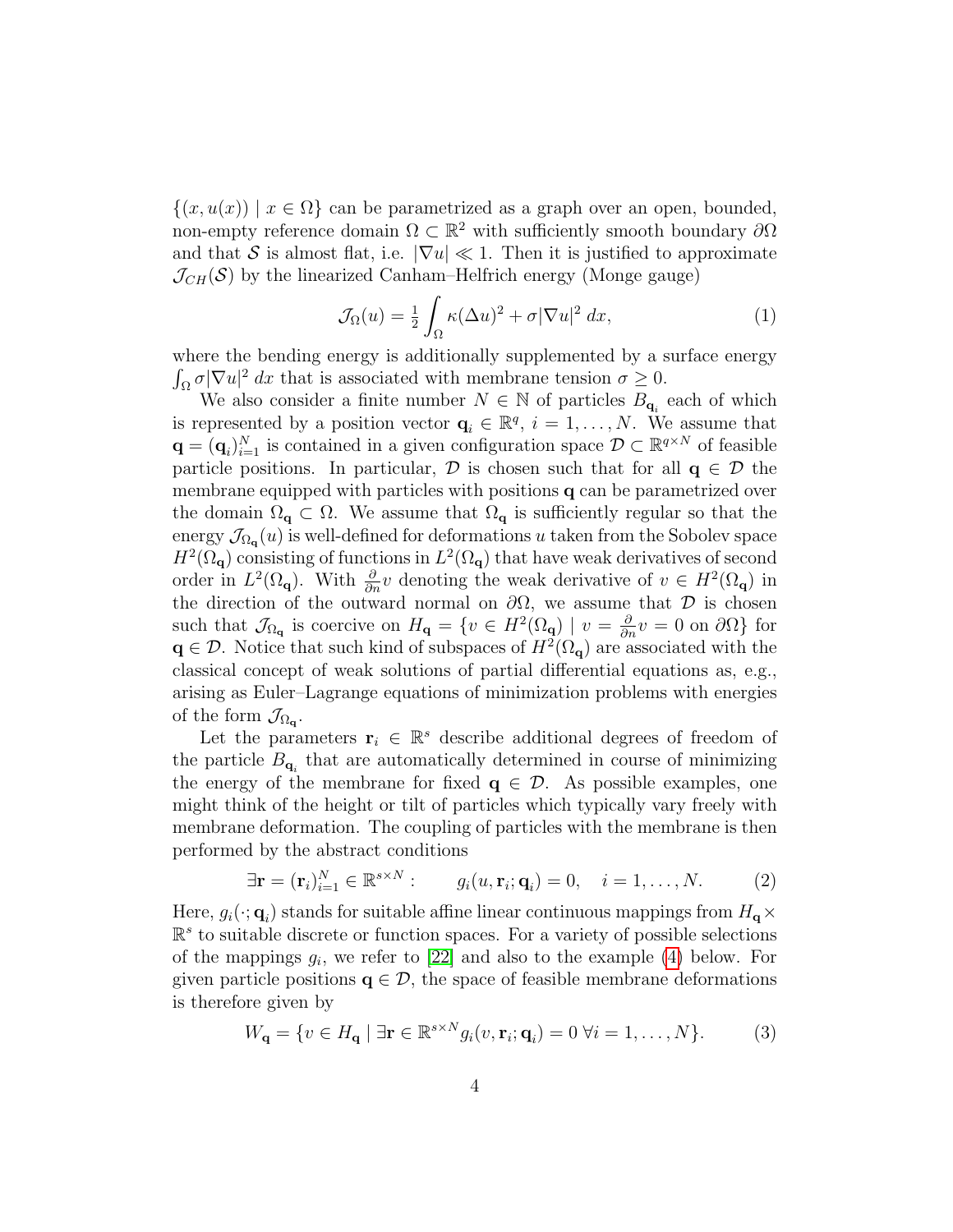Assuming that there is at least one  $u \in H_{q}$  satisfying the constraints [\(2\)](#page-3-0), we find that  $W_{q}$  is a non-empty, affine linear subspace such that the existence of a unique

$$
u_{\mathbf{q}} = \operatorname*{arg\,min}_{v \in W_{\mathbf{q}}} \mathcal{J}_{\Omega_{\mathbf{q}}}(v)
$$

follows from the Lax–Milgram lemma. On this background, the geometric interaction potential of particles in membranes is well-defined according to

$$
\mathcal{M}(\mathbf{q}) = \mathcal{J}_{\Omega_{\mathbf{q}}}(u_{\mathbf{q}}) = \min_{v \in W_{\mathbf{q}}} \mathcal{J}_{\Omega_{\mathbf{q}}}(v), \qquad \mathbf{q} \in \mathcal{D}.
$$

Though all considerations and algorithms derived below directly extend to this general setting, we from now on concentrate on the special case of finitesize particles with curve constraints to fix the ideas.

## 2.2. Finite-size particles with curve constraints

Transmembrane proteins are interacting with the membrane curvature by the shape of the hydrophobic belt [\[2\]](#page-15-0). Other particles, like FCHo proteins are acting as active or passive scaffolds [\[2\]](#page-15-0) or might be partially wrapped due to adhesion energy [\[39,](#page-18-3) [40\]](#page-18-4). All these phenomena can be captured by describing the proteins as finite-size, rigid particles, imposing a specific contour and slope of the membrane at their boundary. We will use this example in order to illustrate the abstract coupling conditions [\(2\)](#page-3-0).

Consider  $N$  reference particles expressed by  $N$  non-empty, bounded, open sets  $B_i \subset \mathbb{R}^2$  with  $0 \in B_i$  and sufficiently smooth boundaries  $\Gamma_i = \partial B_i$ ,  $i = 1, \ldots, N$ . Moving these reference particles  $B_i$  around, we obtain the particles  $B_{\mathbf{q}_i}$ ,

$$
B_{\mathbf{q}_i} := \Phi_{\mathbf{q}_i} B_i, \quad \Phi_{\mathbf{q}_i}(y) = X_i + \begin{pmatrix} \cos(\alpha_i) & -\sin(\alpha_i) \\ \sin(\alpha_i) & \cos(\alpha_i) \end{pmatrix} y, \quad i = 1, \dots, N,
$$

with position vectors  $\mathbf{q}_i = (X_i, \alpha_i) \in \mathbb{R}^2 \times \mathbb{R}$  composed of lateral translations  $X_i \in \mathbb{R}^2$  and rotation angles  $\alpha_i$ . The boundaries of the moved particles  $B_{\mathbf{q}_i}$ are denoted by  $\Gamma_{\mathbf{q}_i} = \partial B_{\mathbf{q}_i} = \Phi_{\mathbf{q}_i} \Gamma_i$ . The translation and rotation of the particle is illustrated in the left picture of Figure [1.](#page-6-0)

We identify  $\mathbb{R}^2 \times \mathbb{R}$  with  $\mathbb{R}^3$  and introduce the joint position vector  $\mathbf{q} =$  $(\mathbf{q}_i)_{i=1}^N \in \mathbb{R}^{3N}$  and the subset

$$
\Omega_{\mathbf{q}}=\Omega\setminus\bigcup_{i=1}^N\overline{B}_{\mathbf{q}_i}\subset\Omega
$$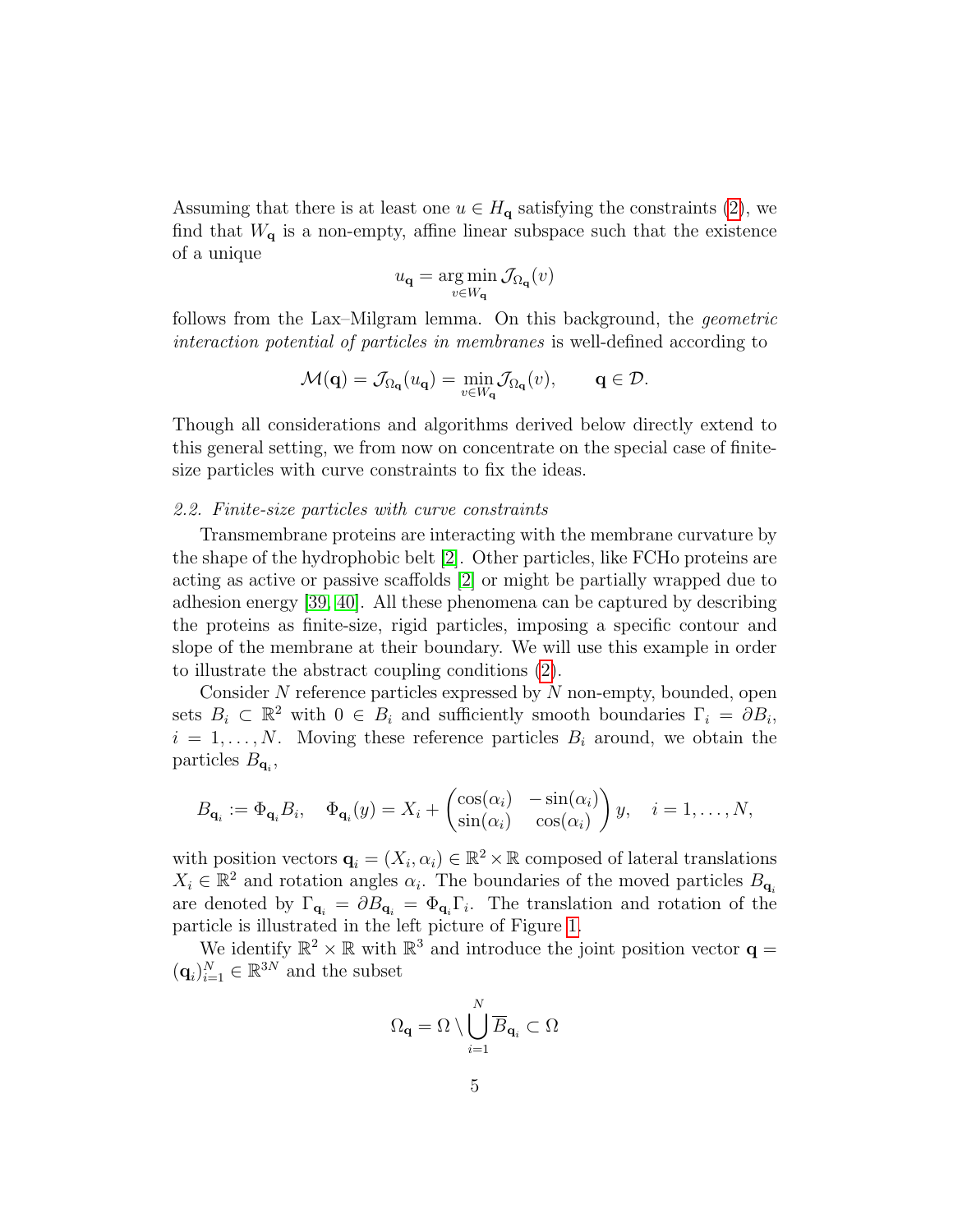occupied by the membrane. We assume that the configuration space

$$
\mathcal{D} = \{ \mathbf{q} \in \mathbb{R}^{3N} \mid \overline{B}_{\mathbf{q}_i} \subset \Omega \quad \forall i, \ \overline{B}_{\mathbf{q}_i} \cap \overline{B}_{\mathbf{q}_j} = \emptyset \quad \forall i \neq j \}
$$

of feasible particle positions, that are contained in  $\Omega$  and do neither touch each other nor the boundary of  $\Omega$ , is non-empty.

We assume that the contour and the slope of the membrane along the reference boundaries  $\Gamma_i$  is prescribed by given functions  $h_i$  and  $s_i$ , respectively. Then the contour and slope along the moved particle boundaries  $\Gamma_{\mathbf{q}_i}$ are given by  $h_i(\Phi_{\mathbf{q}_i}^{-1}(\cdot))$  and  $s_i(\Phi_{\mathbf{q}_i}^{-1}(\cdot))$ , respectively. In addition, particles can freely move up and down and tilt with the ambient membrane. This suggests coupling conditions of the form [\(2\)](#page-3-0) with  $\mathbf{r}_i = (Z_i, \beta_i)$  for  $i = 1, ..., N$ , where  $Z_i \in \mathbb{R}$  is the height and  $\beta_i = (\beta_{i,1}, \beta_{i,2}) \in \mathbb{R}^2$  are linearized tilt angles around the axes  $x_1, x_2$  of the particle  $B_{\mathbf{q}_i}$ . Combination with prescribed contour and slope leads to the choice

<span id="page-5-0"></span>
$$
g_i(u, \mathbf{r}_i; \mathbf{q}_i)(x) = \begin{pmatrix} u(x) - \left( h_i(\Phi_{\mathbf{q}_i}^{-1}(x)) + Z_i + \beta_i \cdot (x - X_i) \right) \\ \frac{\partial}{\partial n} u(x) - \left( s_i(\Phi_{\mathbf{q}_i}^{-1}(x)) + \beta_i \cdot n(x) \right) \end{pmatrix} \quad x \in \Gamma_{\mathbf{q}_i}
$$
\n(4)

where  $x \cdot y$  denotes the Euclidean inner product in  $\mathbb{R}^2$  and  $n(x)$  stands for the outward normal on  $\Omega_{\mathbf{q}}$  in  $x \in \Gamma_{\mathbf{q}_i}$ . Note that we made use of the function

<span id="page-5-1"></span>
$$
x \mapsto Z_i + \beta_i \cdot (x - X_i) \tag{5}
$$

and its normal derivative  $x \mapsto \beta_i \cdot n(x)$  representing the vertical translation by  $Z_i$  and tilt by  $\beta_i$  of the particle located at  $X_i$ . The conditions on contour  $h_i$  and slope  $s_i$  at a reference boundary  $\Gamma_i$  are illustrated in the right picture of Figure [1](#page-6-0) in the case of a transmembrane protein. In practical applications, the functions  $h_i$  and  $s_i$  can be derived from local molecular dynamics simulations [\[41\]](#page-18-5).

We now consider the minimization of  $\mathcal{J}_{\Omega_{q}}$  on the affine subspace  $W_{q} \subset H_{q}$ defined by [\(3\)](#page-3-1) for  $g_i(\cdot;\cdot)$  given by [\(4\)](#page-5-0). Observe that this subspace can be represented according to

$$
W_{\mathbf{q}} = w_{\mathbf{q}} + V_{\mathbf{q}} \subset H_{\mathbf{q}},
$$

where  $w_{q} \in H_{q}$  takes care of prescribed contour and slope by satisfying

<span id="page-5-2"></span>
$$
w_{\mathbf{q}}(x) = h_i(\Phi_{\mathbf{q}_i}^{-1}(x)), \qquad \frac{\partial}{\partial n} w_{\mathbf{q}}(x) = s_i(x), \qquad x \in \Gamma_{\mathbf{q}_i}, \quad i = 1, \dots, N. \tag{6}
$$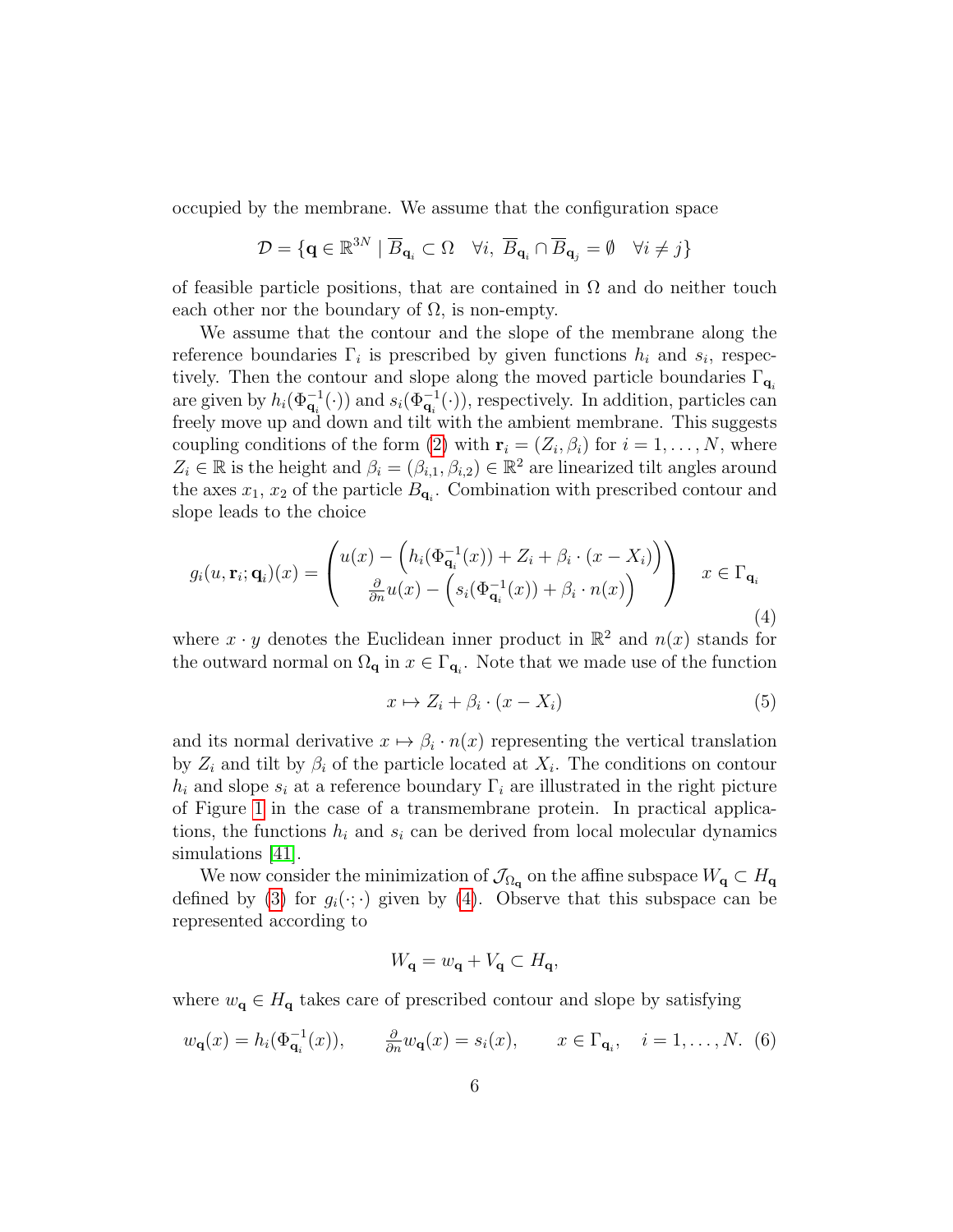<span id="page-6-0"></span>

Figure 1: Left: Top view of reference particle  $B_i$  and moved particle  $B_{q_i}$  with position  $\mathbf{q}_i = (X_i, \alpha_i)$ . Right: Side view of reference particle  $B_i$  with contour  $h_i$  and slope  $s_i$ prescribed at  $\Gamma_i$ .

.

In order to incorporate the remaining degrees of freedom representing height and tilt of particles, we use the direct sum

$$
V_{\mathbf{q}} = H_0^2(\Omega_{\mathbf{q}}) + \text{span}\{\eta_i^0, \eta_i^1, \eta_i^2 \mid i = 1, ..., N\}
$$

of  $H_0^2(\Omega_q) = \{v \in H^2(\Omega_q) \mid v = \frac{\partial}{\partial n}v = 0 \text{ on } \partial\Omega_q\}$  and the 3N-dimensional subspace spanned by functions  $\eta_i^0, \eta_i^1, \eta_i^2 \in H_{\mathbf{q}}$  with the properties

$$
\eta_i^0(x) = 1, \quad \eta_i^1(x) = x_1 - X_{i,1}, \quad \eta_i^2(x) = x_2 - X_{i,2}, \qquad x \in \Gamma_{\mathbf{q}_i},
$$

and  $\eta_i^k = \frac{\partial}{\partial n} \eta_i^k = 0$  on  $\Gamma_{\mathbf{q}_j}$  with  $k = 0, 1, 2$  and  $i \neq j = 1, ..., N$ . Observe that the additional degrees of freedom  $\mathbf{r} \in \mathbb{R}^{3N}$  are incorporated into the solution space in this way, since all particle motions of the form [\(5\)](#page-5-1), involving height  $Z_i$  and tilt  $\beta_i$ , are precisely the linear combinations

$$
Z_i \eta_i^0 + \beta_{i,1} \eta_i^1 + \beta_{i,2} \eta_i^2.
$$

As  $V_{\mathbf{q}}$  is a closed subspace of the Hilbert space  $H_{\mathbf{q}}$  and the derivative of  $\mathcal{J}_{\Omega_{\mathbf{q}}}$  is linear and  $H_{\mathbf{q}}$ -elliptic, the following existence and uniqueness result follows from the Lax–Milgram lemma.

<span id="page-6-2"></span>**Theorem 1.** Assume that  $h_i \in H^{3/2}(\Gamma_i)$  and  $s_i \in H^{1/2}(\Gamma_i)$ ,  $i = 1, ..., N$ , and  $q \in \mathcal{D}$ . Then there is  $w_q \in H_q$  with the property [\(6\)](#page-5-2) and the minimization problem

<span id="page-6-1"></span>
$$
u_{q} = \underset{v \in W_{q}}{\arg \min} \mathcal{J}_{\Omega_{q}}(v) \tag{7}
$$

has a unique solution  $u_q \in W_q \subset H_q \subset H^2(\Omega_q)$ .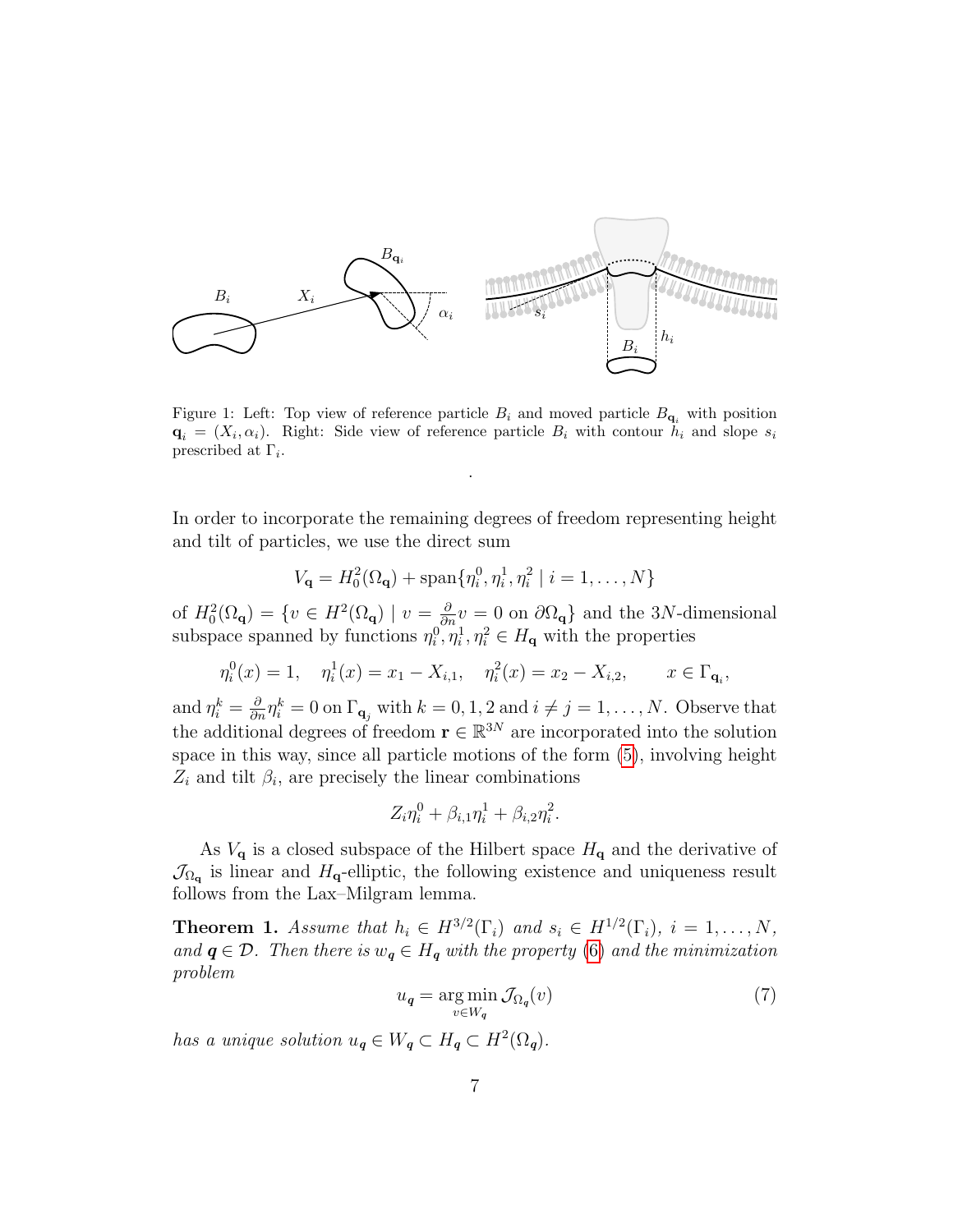It is well-known that [\(7\)](#page-6-1) is equivalent to the variational equation

<span id="page-7-1"></span>
$$
u_{\mathbf{q}} \in w_{\mathbf{q}} + V_{\mathbf{q}}: \qquad \int_{\Omega_{\mathbf{q}}} \kappa \Delta u_{\mathbf{q}} \Delta v + \sigma \nabla u_{\mathbf{q}} \cdot \nabla v \, dx = 0 \qquad \forall v \in V_{\mathbf{q}}.\tag{8}
$$

which in turn can be regarded as a parametrized linear elliptic partial differential equation of fourth order. Note that contributions from  $H_0^2(\Omega_q)$ and  $W_{\mathbf{q}}$  to the solution  $u_{\mathbf{q}}$  can be decoupled by orthogonalization, cf. [\[37,](#page-18-1) Lemma 3.1]. This turns out to be beneficial both for further analysis and finite element approximation.

With  $u_{q}$  denoting the unique solution of [\(7\)](#page-6-1) for given  $q \in \mathcal{D}$ , Theorem [1](#page-6-2) now allows to define the geometric interaction potential of particles in membranes according to

<span id="page-7-0"></span>
$$
\mathcal{M}(\mathbf{q}) = \mathcal{J}_{\Omega_{\mathbf{q}}}(u_{\mathbf{q}}) = \min_{v \in W_{\mathbf{q}}} \mathcal{J}_{\Omega_{\mathbf{q}}}(v), \qquad \mathbf{q} \in \mathcal{D}.
$$
 (9)

For the construction and analysis of finite element approximations of the minimization problem [\(7\)](#page-6-1), and thus of  $\mathcal{M}(\mathbf{q})$ , we refer, e.g., to [\[22,](#page-16-8) [37,](#page-18-1) [42,](#page-18-6) [43\]](#page-18-7).

# 2.3. Differentiability and stable representation of gradient

It has been shown by Kies [\[43\]](#page-18-7) and Gräser and Kies [\[37,](#page-18-1) Lemma 4.6] that the geometric interaction potential  $\mathcal{M}: \mathcal{D} \subset \mathbb{R}^{3N} \mapsto \mathbb{R}$  defined in [\(9\)](#page-7-0) is a smooth function.

**Theorem 2.** The geometric interaction potential M defined in  $(9)$  is differentiable in a neighborhood of  $q \in \mathcal{D}$ .

In particular, this implies existence of the gradient  $\nabla \mathcal{M}(\mathbf{q})$ ,

$$
\nabla \mathcal{M}(\mathbf{q}) = \left(\partial_{\mathbf{q}_i} \mathcal{M}(\mathbf{q})\right)_{i=1}^N, \quad \partial_{\mathbf{q}_i} \mathcal{M}(\mathbf{q}) = (\partial_{X_i}, \partial_{\alpha_i}) \mathcal{M}(\mathbf{q}), \qquad \mathbf{q} \in \mathcal{D}.
$$

We are interested in a computationally feasible representation of  $\nabla \mathcal{M}(\mathbf{q})$ . To this end, we consider the directional derivative  $\partial_{\mathbf{e}}\mathcal{M}(\mathbf{q})$  at  $\mathbf{q} \in \mathcal{D}$  in an arbitrary direction  $e \in \mathbb{R}^{3N}$ . Such a representation was recently provided by Kies  $[43]$  and Gräser and Kies  $[37,$  Lemma 4.8] utilizing the framework of shape calculus [\[44\]](#page-18-8). For each fixed direction

$$
\mathbf{e} = (\mathbf{e}_i)_{i=1}^N \in \mathbb{R}^{3N}, \quad \mathbf{e}_i = (E_i, \delta_i) \in \mathbb{R}^2 \times \mathbb{R},
$$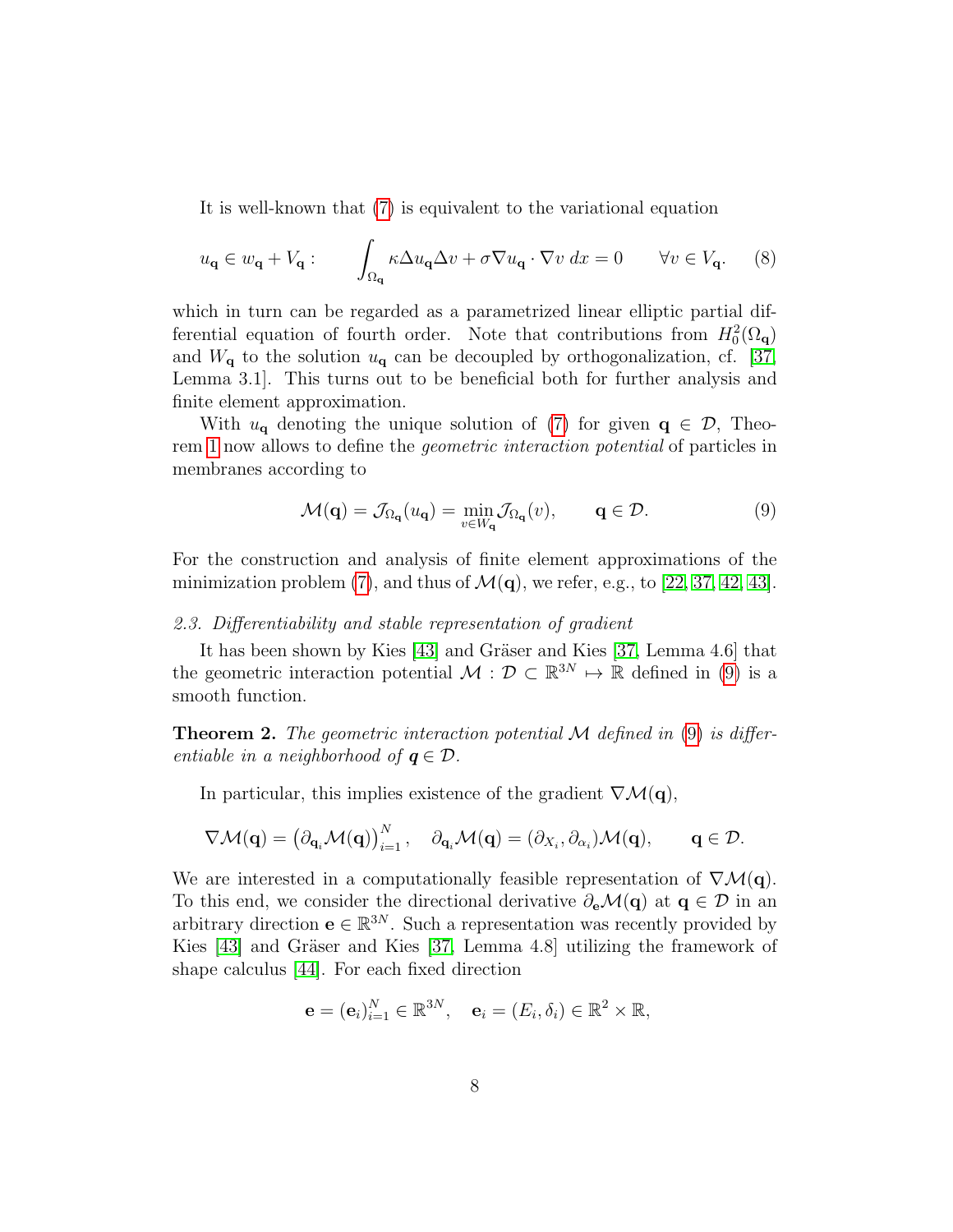it requires the construction of a twice differentiable vector field  $\phi_{\mathbf{e}} : \Omega_{\mathbf{q}} \mapsto \mathbb{R}^2$ with the property

<span id="page-8-0"></span>
$$
\phi_{\mathbf{e}}(x) = E_i + \delta_i Q \left( x - X_i \right), \quad D\phi_{\mathbf{e}}(x) = \delta_i Q, \qquad x \in \Gamma_{\mathbf{q}_i}, \tag{10}
$$

with  $Q =$  $\begin{pmatrix} 0 & -1 \\ 1 & 0 \end{pmatrix}$  and  $D\phi_e$  denoting the Jacobian matrix of  $\phi_e$ . Notice that this property ensures that the restriction of the vector field  $\phi_{\bf e}$  to  $\Gamma_{{\bf q}_i}$  coincides with the directional derivative of the particle rigid body motion  $\Phi_{\mathbf{q}_i}(y)$  at  $\mathbf{q}_i$ in the direction  $e_i$ . Utilizing the notation  $A : B$  for the Frobenius inner product of two matrices  $A, B \in \mathbb{R}^{2 \times 2}, I \in \mathbb{R}^{2 \times 2}$  for the identity matrix in  $\mathbb{R}^2$ , and  $D^2u_{\mathbf{q}}$  for the Hessian of  $u_{\mathbf{q}}$ , the desired representation of the directional derivative  $\partial_{\mathbf{e}}\mathcal{M}(\mathbf{q})$  reads as follows.

**Theorem 3.** Let  $q \in \mathcal{D}$ ,  $u_q$  be the solution of [\(7\)](#page-6-1),  $\phi_e : \Omega_q \mapsto \mathbb{R}^2$  be a vector field with property [\(10\)](#page-8-0), and  $A = \text{div}(\phi_e)I - D\phi_e - D\phi_e^T$ . Then

<span id="page-8-1"></span>
$$
\partial_{\mathbf{e}}\mathcal{M}(\mathbf{q}) = \int_{\Omega_{\mathbf{q}}} \kappa \Delta u_{\mathbf{q}} \left( A : D^2 u_{\mathbf{q}} - \Delta \phi_{\mathbf{e}} \cdot \nabla u_{\mathbf{q}} - \frac{1}{2} \operatorname{div}(\phi_{\mathbf{e}}) \Delta u_{\mathbf{q}} \right) dx + \frac{1}{2} \int_{\Omega_{\mathbf{q}}} \sigma A \nabla u_{\mathbf{q}} \cdot \nabla u_{\mathbf{q}} dx.
$$
 (11)

This representation [\(11\)](#page-8-1) does not require any additional regularity of the solution  $u_{\mathbf{q}}$  of [\(7\)](#page-6-1). Moreover,  $\partial_{\mathbf{e}}\mathcal{M}(\mathbf{q})$  depends continuously on  $u_{\mathbf{q}}$  with respect to the  $H^2$ -norm. As a consequence, discretization error estimates for suitable finite element approximations of  $u_{q}$  directly carry over to  $\partial_{e}\mathcal{M}(q)$ . We refer to [\[42,](#page-18-6) [43\]](#page-18-7) for details. Such kind of properties are not available for straightforward finite difference approximations.

Suitable vector fields  $\phi_e$  can be easily constructed, e.g., by one of the following two algorithms. For simplicity, we fix  $i = 1, ..., N$  and let  $e_i = 0$ for  $i \neq j$  so that  $\partial_{\mathbf{e}}\mathcal{M}(\mathbf{q})$  becomes the partial derivative of M with respect to a single particle motion.

The first algorithm starts with the selection of a closed neighborhood of  $\Gamma_{\mathbf{q}_i}$  of thickness  $\varepsilon > 0$  that does neither intersect any other  $\Gamma_{\mathbf{q}_j}$  nor the boundary  $\partial\Omega$ . Now let  $\xi:\Omega_{\mathbf{q}}\to[0,1]$  be a twice differentiable scalar function with

$$
\xi(x) \begin{cases} = 1 & \text{if } \operatorname{dist}(x, \Gamma_{\mathbf{q}_i}) < \varepsilon/2, \\ = 0 & \text{if } \operatorname{dist}(x, \Gamma_{\mathbf{q}_i}) > \varepsilon, \\ \in [0, 1] & \text{else.} \end{cases}
$$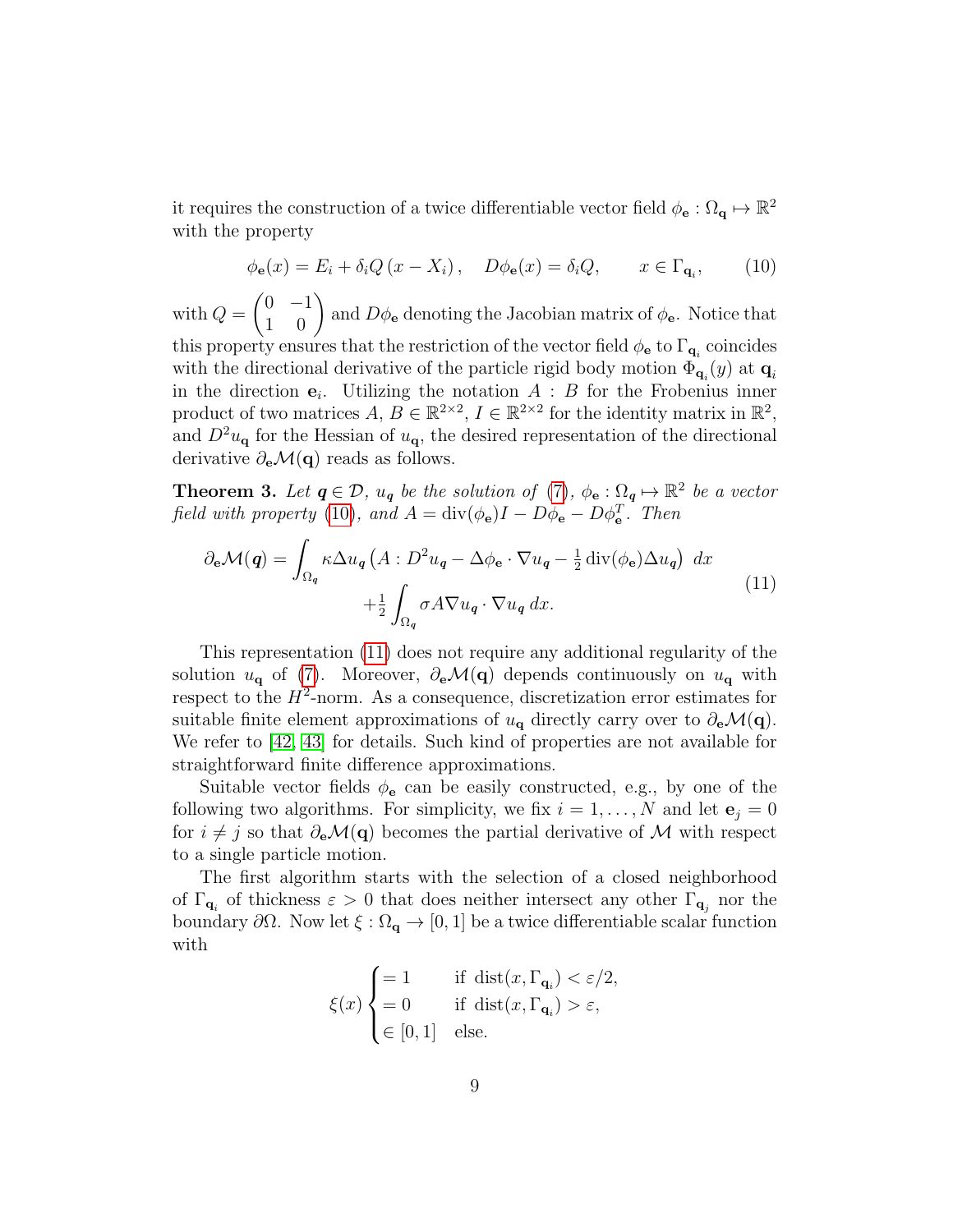Then the vector field

$$
\phi_{\mathbf{e}}(x) = \xi(x) \Big( E_i + \delta_i Q \left( x - X_i \right) \Big)
$$

has the desired properties. Notice that the condition on the Jacobian matrix  $D\phi_{\bf e}$  is satisfied, since  $\phi_{\bf e}$  is affine linear in the  $\varepsilon/2$  neighborhood of  $\Gamma_{\bf q_i}$ . The complexity of implementing this algorithm depends on the accessibility of the particle shape and a suitable  $\varepsilon$ -neighborhood. For example, in case of circular particles  $B_i$ ,  $\varepsilon$  can be computed from the particle diameters and distances and  $\xi(x)$  can be chosen rotationally symmetric.

As an alternative that is suitable for complex particle shapes, one could compute a vector field  $\phi_e$  by solving the partial differential equation

$$
(\kappa \Delta^2 - \sigma \Delta) \phi_{\mathbf{e}}(x) = 0 \qquad x \in \Omega_{\mathbf{q}},
$$

$$
\phi_{\mathbf{e}}(x) = \frac{\partial}{\partial n} \phi_{\mathbf{e}} = 0 \qquad x \in \partial \Omega
$$

with the additional boundary condition [\(10\)](#page-8-0) on the particle boundaries. Up to the boundary conditions, this equation is of the same nature as [\(8\)](#page-7-1) and can be discretized using the same finite element techniques. While finite element approximations will typically only be weakly but not strongly twice differentiable, this is still feasible, since the expression  $(11)$  is  $H^2$ -continuous also with respect to  $\phi_{\mathbf{e}}$ .

# 2.4. Direct interaction potential

The membrane-mediated geometric interaction potential is augmented by direct particle–particle interaction as expressed by a potential  $\mathcal{P}(\mathbf{q})$ . There is a wide variety of such potentials depending on the properties of the particles under consideration. Here, we only consider so-called *soft-wall constraints* that could be used to incorporate the condition  $q \in \mathcal{D}$  by penalization [\[22\]](#page-16-8) and take the form

$$
\mathcal{P} = \mathcal{P}_1 + \mathcal{P}_2. \tag{12}
$$

The first contribution  $P_1$  consists of a Lennard-Jones-type potential

$$
\mathcal{P}_1(\mathbf{q}) = \sum_{\substack{i,j=1 \ i \neq j}}^N \mathcal{P}_{ij}, \ \ \mathcal{P}_{ij} = 4\epsilon_{ij} \left[ \left( \frac{\sigma_{ij}}{\text{dist}(B_{\mathbf{q}_i}, B_{\mathbf{q}_j})} \right)^{12} - \left( \frac{\sigma_{ij}}{\text{dist}(B_{\mathbf{q}_i}, B_{\mathbf{q}_j})} \right)^6 \right],
$$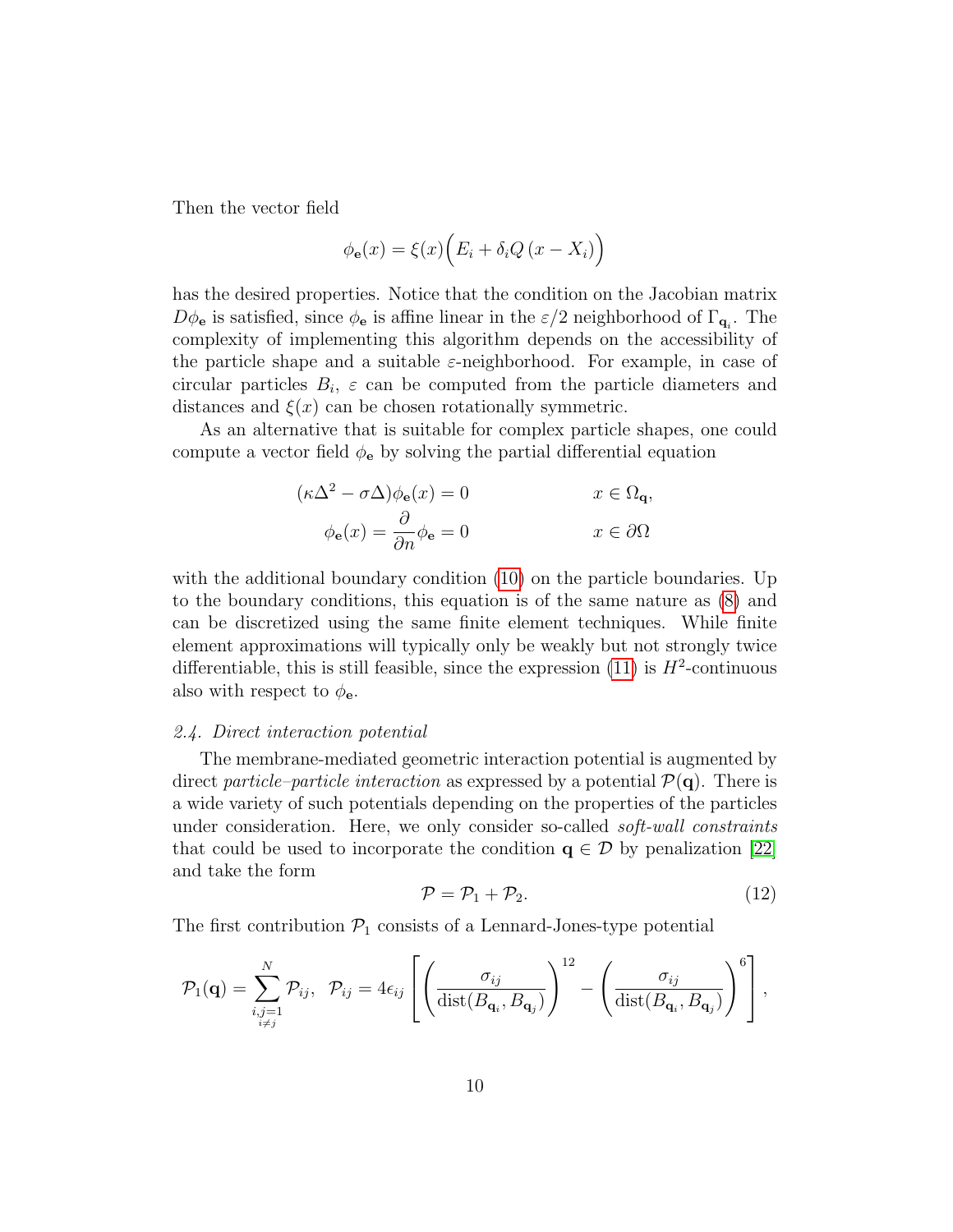such that  $dist(B_{\mathbf{q}_i}, B_{\mathbf{q}_j}) > 0$  for  $i \neq j$  and  $\mathcal{P}_1(\mathbf{q}) = \infty$  otherwise. This term accounts for the repulsion and attraction of particles. Similarly, we set

$$
\mathcal{P}_2(\mathbf{q}) = \sum_{i=1}^N \left( \frac{\sigma_i}{\text{dist}(B_{\mathbf{q}_i}, \partial \Omega)} \right)^6
$$

such that  $dist(B_{\mathbf{q}_i}, \partial \Omega) > 0$ ,  $i = 1, ..., N$ , and  $\mathcal{P}_2(\mathbf{q}) = \infty$  otherwise. This term is accounting for escaping particles. For circular particles  $B_{q_i}$  with radius  $r_i$ , we have  $dist(B_{\mathbf{q}_i}, B_{\mathbf{q}_j}) = |X_i - X_j| - (r_i + r_j)$ . Note that the soft-wall potential  $\mathcal{P} = \mathcal{P}_1 + \mathcal{P}_2$  is continuously differentiable on  $\mathcal{D}$ .

# 2.5. Full interaction potential

The full interaction potential of particles in membranes  $\mathcal{E}(\mathbf{q})$  finally reads

<span id="page-10-0"></span>
$$
\mathcal{E}(\mathbf{q}) = \mathcal{M}(\mathbf{q}) + \mathcal{P}(\mathbf{q}), \qquad \mathbf{q} \in \mathcal{D}.\tag{13}
$$

Membraned-mediated clustering of particles is often associated with local or global minima of the full particle potential  $\mathcal{E}$  on  $\mathcal{D} \subset \mathbb{R}^{3N}$  that can be computed, e.g., by gradient-related optimization methods (cf., e.g. [\[43,](#page-18-7) [45\]](#page-18-9)).

## 3. Langevin sampling of Helmholtz free energy differences

## 3.1. Langevin dynamics

As a starting point for particle dynamics, we introduce the *separable* Hamiltonian

$$
H(\mathbf{q}, \mathbf{p}) := \mathcal{E}(\mathbf{q}) + \frac{1}{2}\mathbf{p} \cdot \mathbf{p}
$$
 (14)

of N particles with locations  $\mathbf{q} = (\mathbf{q}_i)_{i=1}^N \in \mathbb{R}^{3N}$ , velocities  $\mathbf{p} = (\mathbf{p}_i)_{i=1}^N \in \mathbb{R}^{3N}$ , and the interaction potential  $\mathcal E$  of particles introduced in [\(13\)](#page-10-0). Assuming that the membrane particle system is embedded in an infinite heat bath that keeps the temperature  $\theta$  constant, we consider the associated stochastic Langevin process [\[46\]](#page-18-10).

$$
d\mathbf{q}_t = \mathbf{p}_t dt
$$
  
\n
$$
d\mathbf{p}_t = -\nabla \mathcal{E}(\mathbf{q}_t)dt - \gamma \mathbf{p}_t dt + \sqrt{2\gamma/\beta}d\mathbf{B}_t
$$
\n(15)

denoting  $\beta = (k_B \theta)^{-1}$ . Thermal fluctuations of particles are represented by scaled 3N-dimensional Brownian motion  $B_t$ , and the corresponding thermal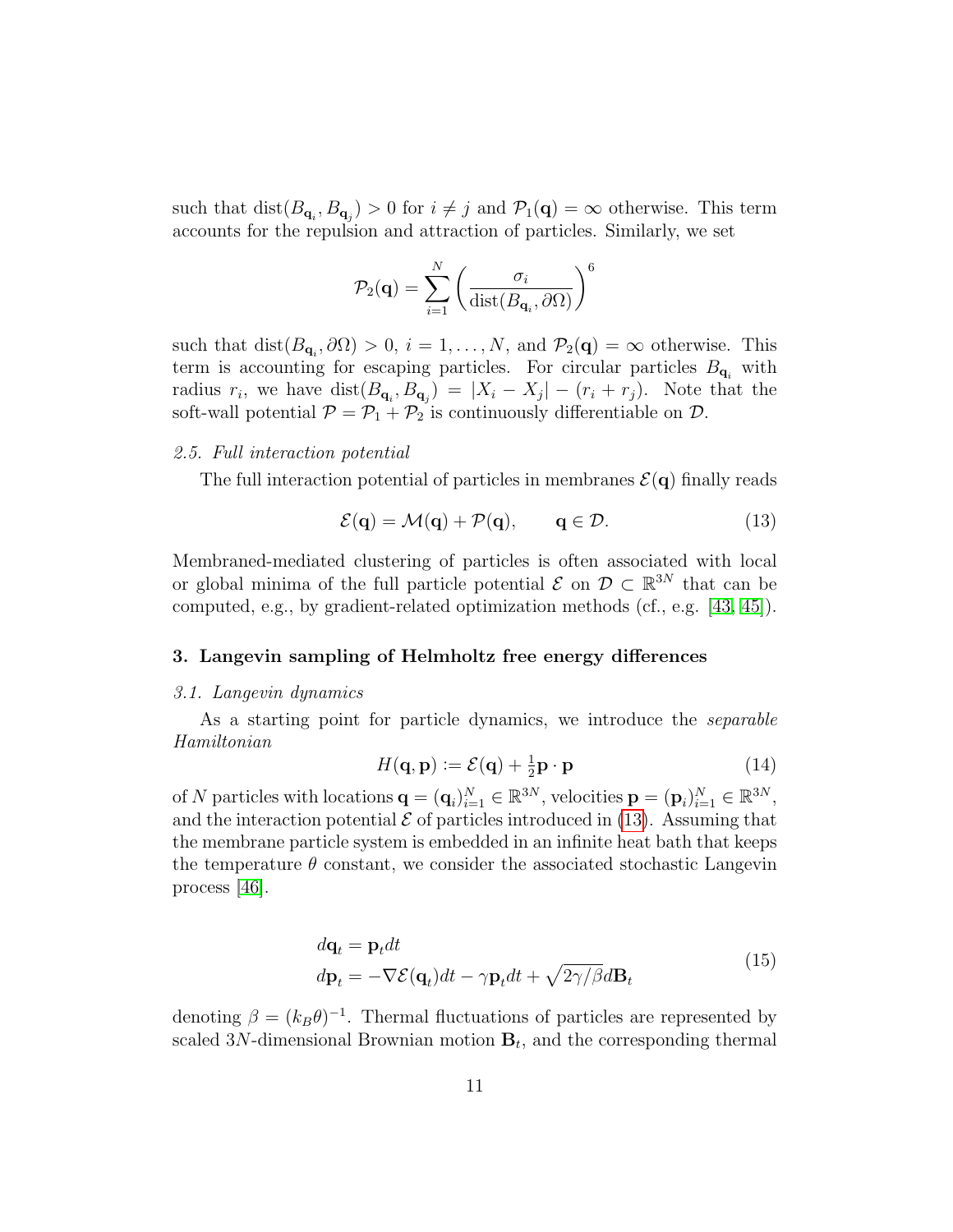energy is balanced by a viscous friction term  $\gamma$ **p**. Observe that we consider thermal fluctuations only of the particles (within the membrane), but not of the membrane itself (within the surrounding heat bath). This can be justified by the assumption that the membrane is 'fast' in the sense that both fluctuations and particle-induced deformations of the membrane happen on much smaller time scales than particle motion.

After rescaling time according to  $t \mapsto \gamma t$  and letting  $\gamma$  tend to infinity, we formally obtain the overdamped Langevin equation

<span id="page-11-0"></span>
$$
d\mathbf{q}_t = -\nabla \mathcal{E}(\mathbf{q}_t)dt + \sqrt{2/\beta}d\mathbf{B}_t, \qquad (16)
$$

where the rescaled particle trajectories and Brownian motion are still denoted by  $\mathbf{q}_t$  and  $\mathbf{B}_t$ , respectively. The system [\(16\)](#page-11-0) of stochastic differential equations is completed by initial conditions

<span id="page-11-1"></span>
$$
\mathbf{q}_0 \in \mathcal{D}.\tag{17}
$$

Modeling fluctuating particle positions  $\mathbf{q}_i = (X_i, \alpha_i)$  by Brownian motion is well-established as far as spatial coordinates  $X_i$  are concerned but seems to be less common for rotation angles  $\alpha_i$ .

Discretization of [\(16\)](#page-11-0) on a given time interval [0, T] with given  $T > 0$  can be performed by the Euler–Maruyama scheme

$$
\mathbf{Q}_{k+1} = \mathbf{Q}_k - \tau \nabla \mathcal{E}(\mathbf{Q}_k) + \sqrt{2\tau/\beta} \mathbf{G}_k, \qquad k = 0, 1, ..., M,
$$
 (18)

with uniform time step size  $\tau = T/M$  for some  $M \in \mathbb{N}$ , and independent, identically distributed centered Gaussian random variables  $\mathbf{G}_k \in \mathbb{R}^{3N}$  with unit variance.

For the interaction energy  $\mathcal{E} = \mathcal{M} + \mathcal{P}$  defined in [\(13\)](#page-10-0) with geometric interaction  $M$  taken from  $(9)$  existence and uniqueness of a discrete solution  $\mathbf{Q}_{k+1}$  is guaranteed by Theorem [1,](#page-6-2) provided that  $\mathbf{Q}_k \in \mathcal{D}$ . This property can be guaranteed in various ways, for example by imposing additional reflection conditions.Note that each time step of the Euler–Maruyama scheme [\(18\)](#page-11-1) requires the approximate solution of a partial differential equation of the form [\(8\)](#page-7-1), e.g., by finite elements [\[42\]](#page-18-6), in order to approximately evaluate the gradient  $\nabla \mathcal{M}(\mathbf{Q}_k)$  via the representation formula [\(11\)](#page-8-1).

## 3.2. Energy perturbation method

We consider the canonical ensemble of a fixed number of particles with Hamiltonian H in a heat bath with fixed temperature  $\theta > 0$  and fixed volume. In order to deduce macroscopic properties from a given microscopic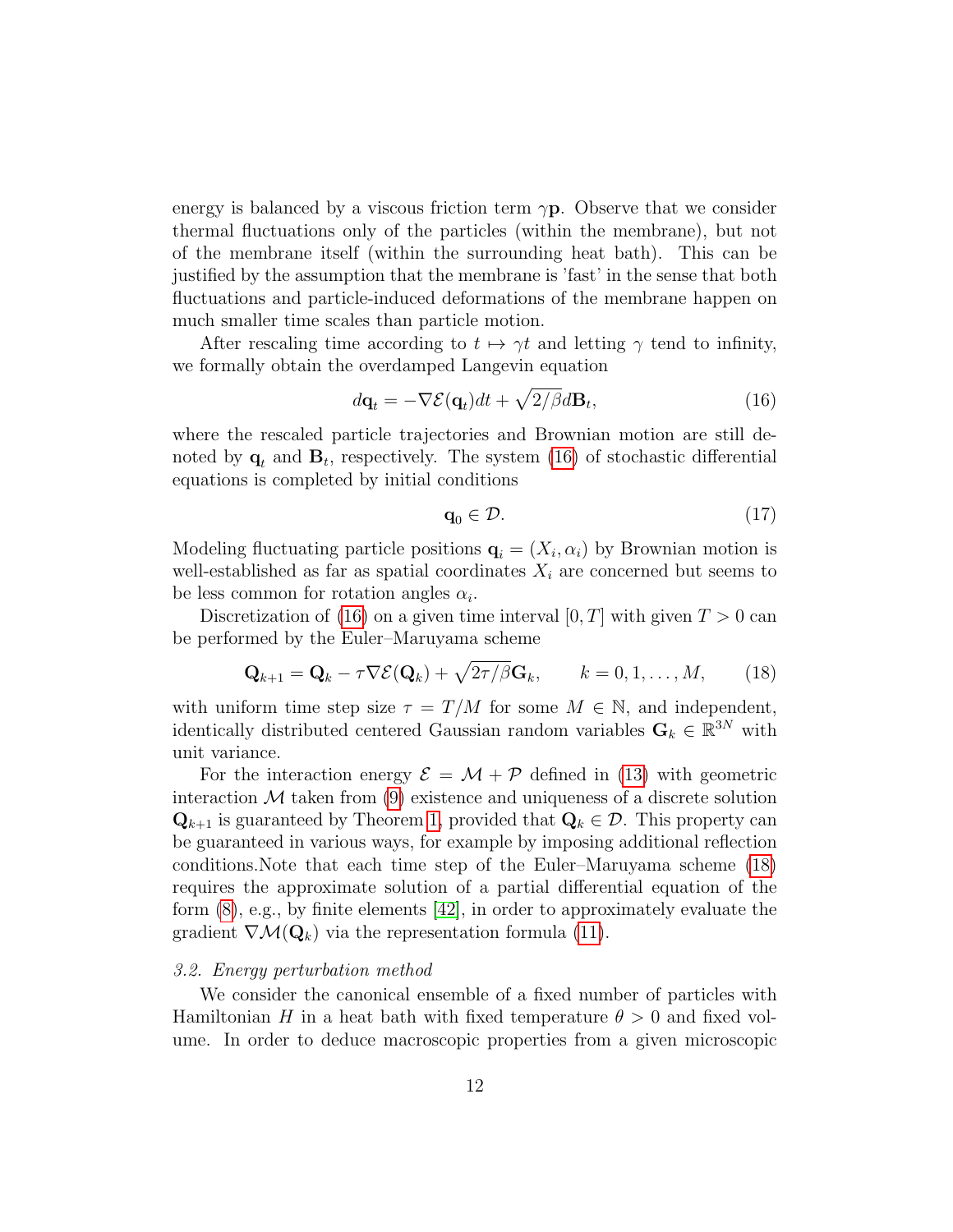observable A,

$$
T\mathcal{D} \ni (\mathbf{q}, \mathbf{p}) \mapsto A(\mathbf{q}, \mathbf{p}) \in \mathbb{R},
$$

defined on phase space  $T\mathcal{D} = \mathcal{D}\times\mathbb{R}^{3N}$  of all feasible pairs  $(\mathbf{q}, \mathbf{p}) = ((\mathbf{q}_i, \mathbf{p}_i))_{i=1}^N$ <br>of locations  $\mathbf{q} \in \mathcal{D}$  and velocities  $\mathbf{p} \in \mathbb{R}^{3N}$ , we introduce the expectation

$$
\mathbb{E}_{\mu}(A) = \int_{\mathbf{T}\mathcal{D}} A(\mathbf{q}, \mathbf{p}) \, d\mu(\mathbf{q}, \mathbf{p})
$$

with respect to the canonical measure

$$
d\mu(\mathbf{q}, \mathbf{p}) = Z_{\mu}^{-1} e^{-\beta H(\mathbf{q}, \mathbf{p})} d(\mathbf{q}, \mathbf{p}), \qquad Z_{\mu} = \int_{\mathrm{T}\mathcal{D}} e^{-\beta H(\mathbf{q}, \mathbf{p})} d(\mathbf{q}, \mathbf{p}).
$$

As a related macroscopic quantity, we consider the absolute Helmholtz free energy defined (up to a constant) by

$$
F = -\frac{1}{\beta} \ln(Z_{\mu}).
$$

It can be interpreted as a measure of stability of the system in the sense that lower Helmholtz free energies are expressing more stable macroscopic states.

Assuming that the Hamiltonian  $H = H_{\omega}$  is parametrized by some reaction coordinate  $\omega \in [-1, 1] \subset \mathbb{R}$ , we aim at the approximation of Helmholtz free energy differences  $\Delta F(\omega) = F_{\omega} - F_0$ ,  $\omega \in [-1, 1]$ . Utilizing the free energy perturbation method due to Zwanzig [\[34\]](#page-17-10), [\[35,](#page-17-11) Section 1.3],  $\Delta F(\omega)$  can be expressed as the expectation of the observable

<span id="page-12-0"></span>
$$
A(\mathbf{q}, \mathbf{p}) = e^{-\beta (H_{\omega}(\mathbf{q}, \mathbf{p}) - H_0(\mathbf{q}, \mathbf{p}))}
$$
(19)

according to

<span id="page-12-1"></span>
$$
e^{-\beta \Delta F(\omega)} = Z_{\mu_0}^{-1} \int_{\text{TD}} e^{-\beta H_{\omega}(\mathbf{q}, \mathbf{p})} d(\mathbf{q}, \mathbf{p})
$$
  
= 
$$
\int_{\text{TD}} A(\mathbf{q}, \mathbf{p}) d\mu_0(\mathbf{q}, \mathbf{p}) = \mathbb{E}_{\mu_0}(A)
$$
 (20)

with  $\mu_0$  denoting the canonical measure induced by  $H_0$ .

We assume that  $H_{\omega}$  takes the form

$$
H_{\omega}(\mathbf{q}, \mathbf{p}) = \mathcal{E}_{\omega}(\mathbf{q}) + \frac{1}{2}\mathbf{p} \cdot \mathbf{p}, \qquad \omega \in [-1, 1],
$$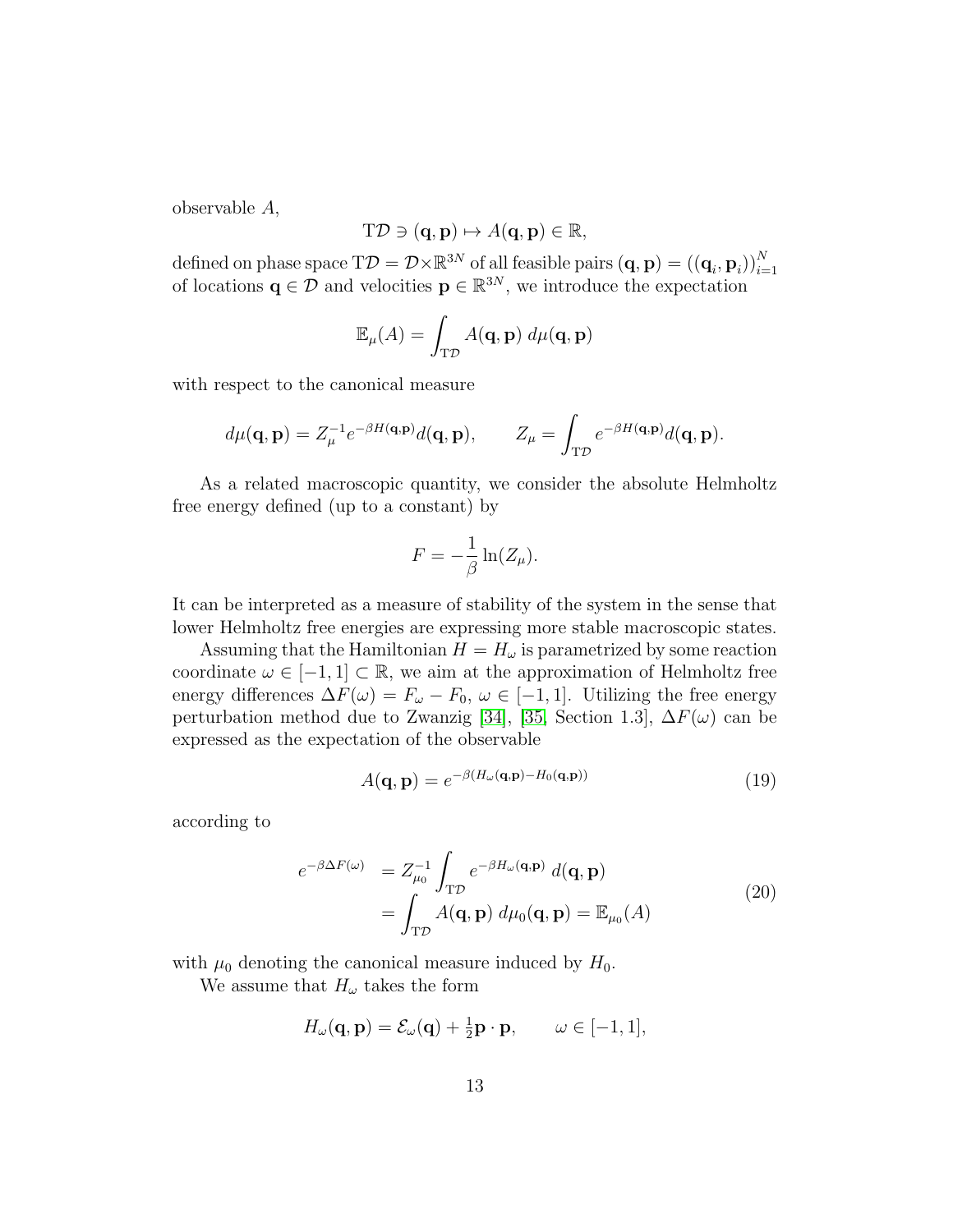or, more generally, is separable with kinetic energy independent of  $\omega$ . Then the observable  $A$  from  $(19)$  satisfies

<span id="page-13-1"></span><span id="page-13-0"></span>
$$
A(\mathbf{q}, \mathbf{p}) = e^{-\beta(\mathcal{E}_{\omega}(\mathbf{q}) - \mathcal{E}_0(\mathbf{q}))} = A(\mathbf{q}),
$$
\n(21)

i.e., it is independent of p and the representation [\(20\)](#page-12-1) reduces to

$$
e^{-\beta \Delta F(\omega)} = \mathbb{E}_{\mu_0}(A) = Z_{\nu_0}^{-1} \int_{\mathcal{D}} e^{-\beta (\mathcal{E}_{\omega}(\mathbf{q}) - \mathcal{E}_0(\mathbf{q}))} e^{-\beta \mathcal{E}_0(\mathbf{q})} d\mathbf{q} = \mathbb{E}_{\nu_0}(A) \qquad (22)
$$

with the reduced canonical measure  $d\nu_0$  given by

$$
d\nu_0(\mathbf{q}) = Z_{\nu_0}^{-1} e^{-\beta \mathcal{E}_0(\mathbf{q})} d\mathbf{q}, \qquad Z_{\nu_0} = \int_{\mathcal{D}} e^{-\beta \mathcal{E}_0(\mathbf{q})} d\mathbf{q}.
$$

## 3.3. Langevin sampling

We now assume ergodicity with respect to  $d\nu_0$  in the sense that

<span id="page-13-2"></span>
$$
\mathbb{E}_{\nu_0}(A) = \lim_{T \to \infty} \frac{1}{T} \int_0^T A(\mathbf{q}_t) dt \quad \text{a.s.}
$$
 (23)

holds for every observable  $A(\mathbf{q})$  with  $\mathbf{q}_t$  satisfying the overdamped Langevin equation [\(16\)](#page-11-0) with the reference energy  $\mathcal{E} = \mathcal{E}_0$ . This essentially means that samples of the trajectory  $\mathbf{q}_t$  are visiting the whole configuration space  $\mathcal D$ while replicating the density of the canonical measure  $d\nu_0$ . Together with [\(21\)](#page-13-0) and [\(22\)](#page-13-1) ergodicity [\(23\)](#page-13-2) leads to the representation

$$
e^{-\beta \Delta F(\omega)} = \lim_{T \to \infty} \frac{1}{T} \int_0^T e^{-\beta (\mathcal{E}_{\omega}(\mathbf{q}_t) - \mathcal{E}_0(\mathbf{q}_t))} dt.
$$
 (24)

Formally approximating the integral by a Riemannian sum with stepsize  $\tau =$  $T/M$  and the stochastic process  $\mathbf{q}_t, t \in [0,T]$ , by a realization  $\mathbf{Q} = (\mathbf{Q}_k)_{k=0}^M$ of the Euler–Maruyama discretization [\(18\)](#page-11-1) for  $\mathcal{E} = \mathcal{E}_0$  and the same stepsize  $\tau$ , we obtain the Langevin sampler

$$
\widehat{A}_M = \frac{1}{M+1} \sum_{k=0}^{M} e^{-\beta (\mathcal{E}_{\omega}(\mathbf{Q}_k) - \mathcal{E}_0(\mathbf{Q}_k))}
$$
(25)

for the expectation value  $\mathbb{E}_{\nu_0}(A)$ . Together with [\(22\)](#page-13-1) this provides the sampler

$$
\widehat{\Delta F}_M(\omega) = -\frac{1}{\beta} \ln(\widehat{A}_M) \tag{26}
$$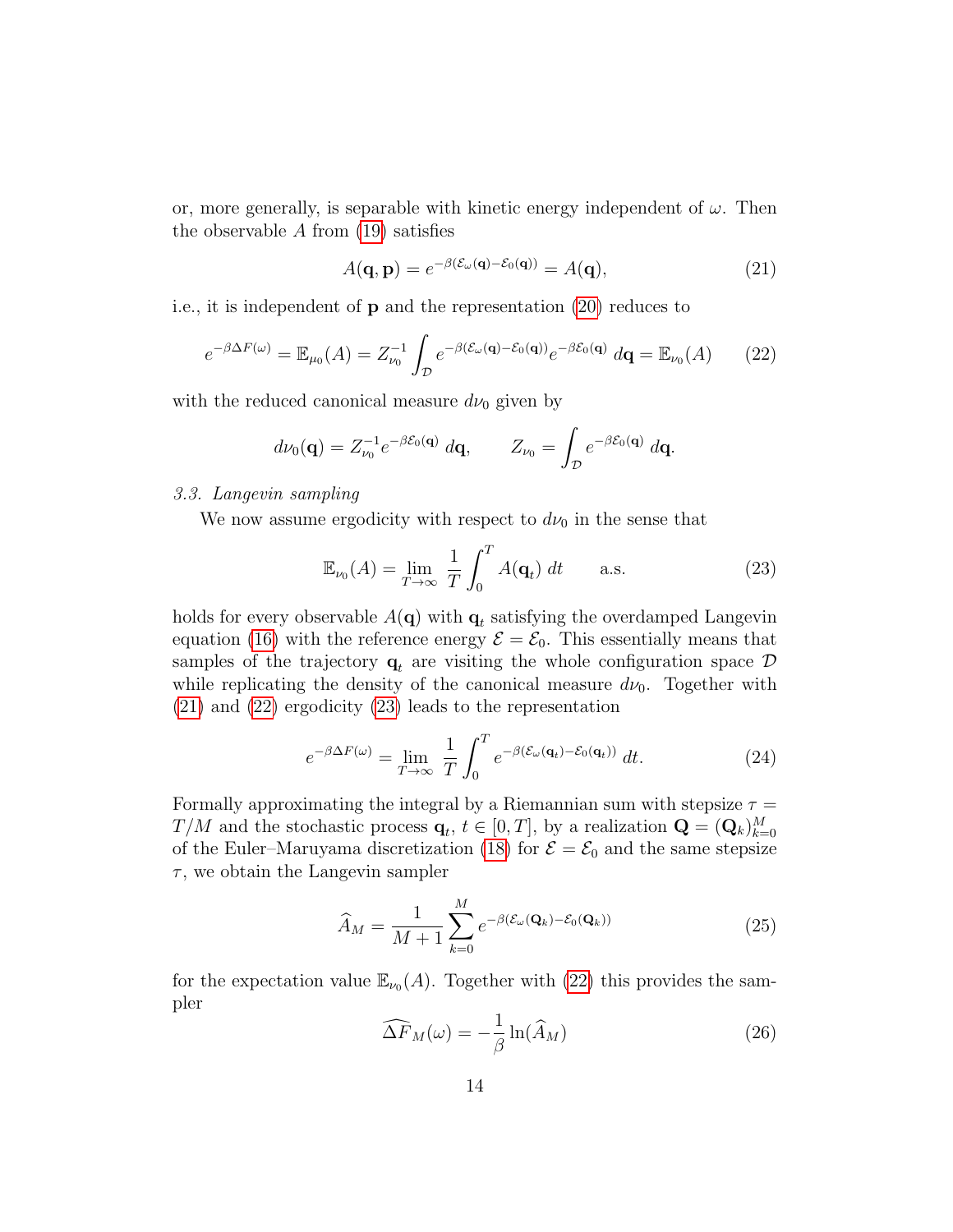of the free energy difference  $\Delta F(\omega)$ .

Following [\[35,](#page-17-11) Section 2.3.1], the sampling error of  $\widehat{A}_M$  can be decomposed into the bias and the statistical error according to

$$
\mathbb{E}(|\widehat{A}_M - \mathbb{E}_{\nu_0}(A)|^2) = \left(\mathbb{E}(\widehat{A}_M) - \mathbb{E}_{\nu_0}(A)\right)^2 + \mathbb{E}\left(|\widehat{A}_M - \mathbb{E}(\widehat{A}_M)|^2\right).
$$

Assuming that the discrete stochastic process  $(Q)_{k=0}^{\infty}$  obtained from the Euler–Maruyama scheme [\(18\)](#page-11-1) samples some invariant measure  $\tilde{\nu}_0$ , the bias can be estimated by

$$
\left|\mathbb{E}(\widehat{A}_M)-\mathbb{E}_{\nu_0}(A)\right|\leq \left|\mathbb{E}(\widehat{A}_M)-\mathbb{E}_{\tilde{\nu}_0}(A)\right|+\left|\mathbb{E}_{\tilde{\nu}_0}(A)-\mathbb{E}_{\nu_0}(A)\right|.
$$

Under the assumption that  $\mathbb{E}(A(\mathbf{Q}_k))$  converges exponentially fast to  $\mathbb{E}_{\tilde{\nu}_0}(A)$ as  $k \to \infty$ , one can show that the finite sampling bias  $|\mathbb{E}(\widehat{A}_M) - \mathbb{E}_{\tilde{\nu}_0}(A)|$  is of order  $\mathcal{O}(M^{-1})$ . The second term, the perfect sampling bias  $|\mathbb{E}_{\tilde{\nu}_0}(A) - \mathbb{E}_{\nu_0}(A)|$ , is associated with the error of time discretization, which, under suitable assumptions, is of order  $\mathcal{O}(\tau)$  for the actual Euler–Maruyama scheme and of higher order for more advanced time discretizations (see, e.g., [\[47\]](#page-19-0) and the references cited therein).

The remaining statistical error  $\mathbb{E} \left( |\widehat{A}_M - \mathbb{E}(\widehat{A}_M)|^2 \right)$  typically satisfies a central limit theorem of the form

$$
\sqrt{M}|\widehat{A}_M - \mathbb{E}(\widehat{A}_M)| \to \mathcal{N}(0, \widehat{\sigma}_{\text{Langevin}}^2),
$$

with variance  $\hat{\sigma}_{\text{Langevin}}$  associated with the actual discrete Langevin sampling strategy. Note that  $\hat{\sigma}_{\text{Langevin}}$  is expected to be much smaller than, e.g., the variance of standard Monte-Carlo sampling.

# Acknowledgement

This research has been funded by Deutsche Forschungsgemeinschaft (DFG) through the grant CRC 1114: "Scaling Cascades in Complex Systems", Project Number 235221301, Project A07.

## References

<span id="page-14-0"></span>[1] R. Lipowsky, The conformation of membranes, Nature 349 (6309) (1991) 475–481.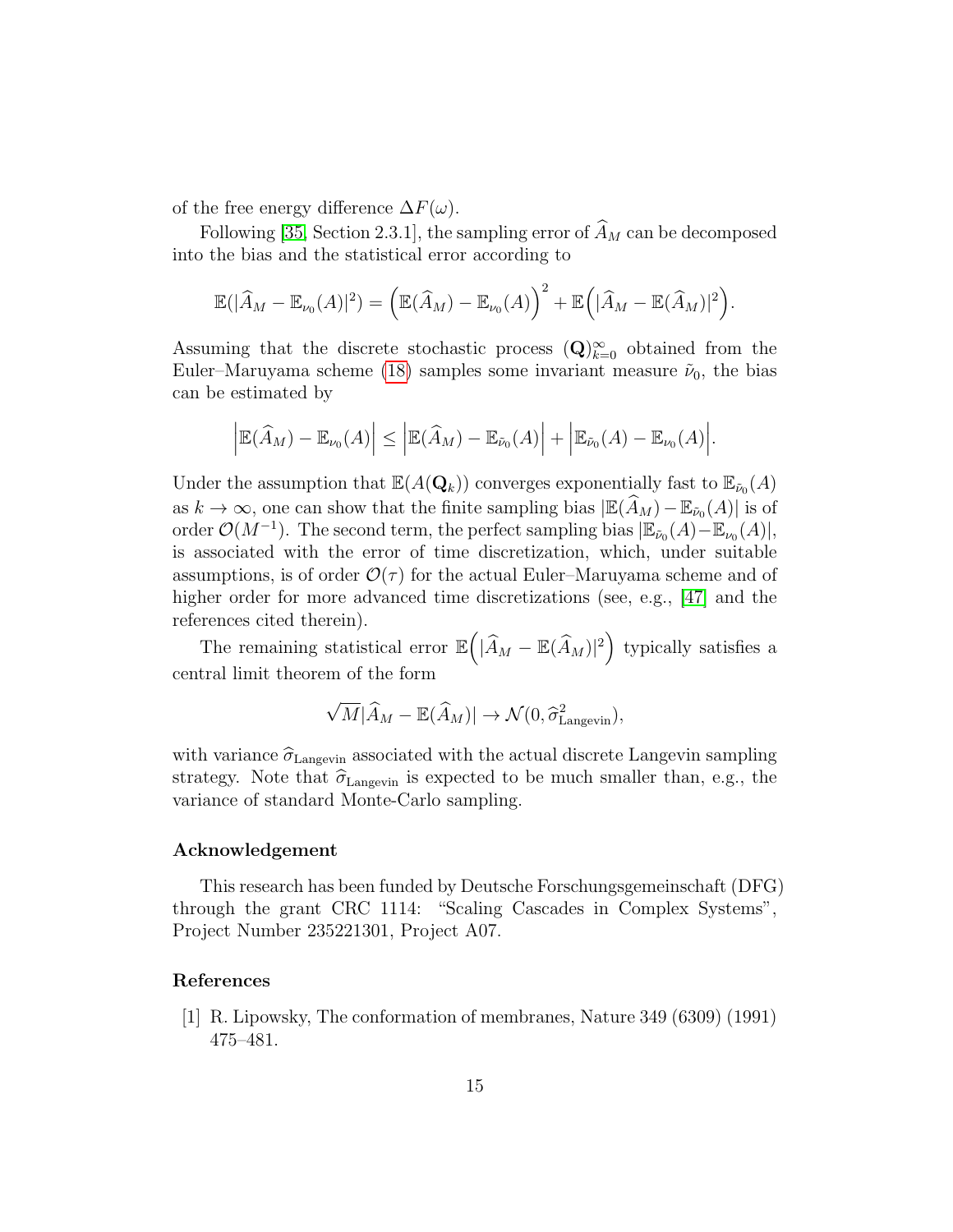- <span id="page-15-0"></span>[2] H. T. McMahon, J. L. Gallop, Membrane curvature and mechanisms of dynamic cell membrane remodelling, Nature 438 (2005) 590–596.
- <span id="page-15-1"></span>[3] M. Simunovic, G. A. Voth, Membrane tension controls the assembly of curvature-generating proteins, Nature communications  $6(1)(2015)$  1–8.
- <span id="page-15-2"></span>[4] V. Haucke, M. M. Kozlov, Membrane remodeling in clathrin-mediated endocytosis, Journal of cell science 131 (17) (2018).
- <span id="page-15-3"></span>[5] G. Brannigan, F. L. H. Brown, A model for lipid bilayers in implicit solvent, Coarse-Graining of Condensed Phase and Biomolecular Systems (2008) 41–58.
- <span id="page-15-4"></span>[6] M. Laradji, P. Kumar, Coarse-grained computer simulations of multicomponent lipid membranes, Advances in Planar Lipid Bilayers and Liposomes 14 (2011) 201–233.
- <span id="page-15-5"></span>[7] M. Saunders, G. Voth, Coarse-graining methods for computational biology, Annual Review of Biophysics 42 (2014) 73–93.
- <span id="page-15-6"></span>[8] Z.-J. Wang, M. Deserno, A systematically coarse-grained solvent-free model for quantitative phospholipid bilayer simulations, J. Phys. Chem. B 114 (2010) 11207–11220.
- <span id="page-15-7"></span>[9] P. B. Canham, The minimum energy of bending as a possible explanation of the biconcave shape of the human red blood cell, J. Theor. Biol. 26 (1970) 61–81.
- <span id="page-15-8"></span>[10] W. Helfrich, Elastic properties of lipid bilayers – theory and possible experiments, Z. Naturforsch. C28 (1973) 693–703.
- <span id="page-15-9"></span>[11] R. Lipowsky, Budding of membranes induced by intermembrane domains, J. Phys. II France 2 (1992) 1825–1840.
- <span id="page-15-10"></span> $[12]$  F. Jülicher, R. Lipowsky, Shape transformations of vesicles with intramembrane domains, Phys. Rev. E 53 (1996) 2670–2683.
- <span id="page-15-11"></span>[13] M. Goulian, R. Bruinsma, P. Pincus, Long-range forces in heterogeneous fluid membranes, Europhys. Lett. 22 (1993) 145–150.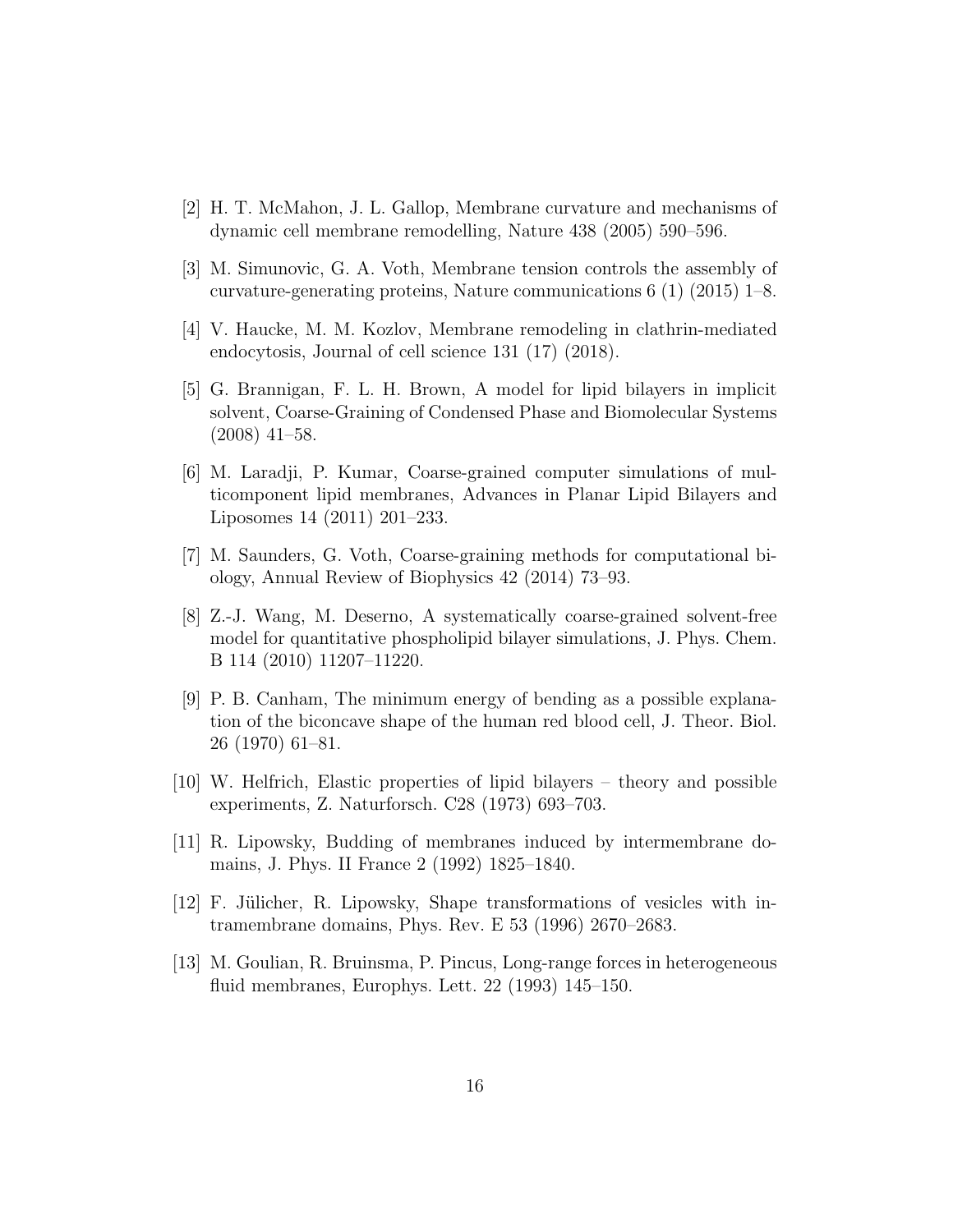- <span id="page-16-0"></span>[14] T. R. Weikl, M. M. Kozlov, W. Helfrich, Interaction of conical membrane inclusions: Effect of lateral tension, Physical Review E 57 (6) (1998) 6988.
- <span id="page-16-1"></span>[15] Y. Schweitzer, T. Shemesh, M. M. Kozlov, A model for shaping membrane sheets by protein scaffolds, Biophysical Journal 109 (3) (2017) 564–573. [doi:10.1016/j.bpj.2015.06.001](https://doi.org/10.1016/j.bpj.2015.06.001).
- <span id="page-16-2"></span>[16] K. S. Kim, J. Neu, G. Oster, Curvature-mediated interactions between membrane proteins, Biophysical Journal 75 (5) (1998) 2274 – 2291.
- <span id="page-16-3"></span>[17] P. G. Dommersnes, J.-B. Fournier, Casimir and mean-field interactions between membrane inclusions subject to external torques, EPL (Europhysics Letters) 46 (2) (1999) 256.
- <span id="page-16-4"></span>[18] P. G. Dommersnes, J.-B. Fournier, The many-body problem for anisotropic membrane inclusions and the self-assembly of "saddle" defects into an "egg carton", Biophysical Journal 83 (6) (2002) 2898 – 2905.
- <span id="page-16-5"></span>[19] V. I. Marchenko, C. Misbah, Elastic interaction of point defects on biological membranes, The European Physical Journal E: Soft Matter and Biological Physics 8 (5) (2002) 477–484.
- <span id="page-16-6"></span>[20] D. Bartolo, J.-B. Fournier, Elastic interaction between "hard" or "soft" pointwise inclusions on biological membranes, The European Physical Journal E: Soft Matter and Biological Physics 11 (2) (2003) 141–146. [doi:10.1140/epje/i2002-10154-5](https://doi.org/10.1140/epje/i2002-10154-5).
- <span id="page-16-7"></span>[21] S. Weitz, N. Destainville, Attractive asymmetric inclusions in elastic membranes under tension: cluster phases and membrane invaginations, Soft Matter 9 (2013) 7804–7816.
- <span id="page-16-8"></span>[22] C. M. Elliott, C. Gräser, G. Hobbs, R. Kornhuber, M.-W. Wolf, A variational approach to particles in lipid membranes, Arch. Rational Mech. Anal. 222 (2) (2016) 1011–1075.
- <span id="page-16-9"></span>[23] C. M. Elliott, H. Fritz, G. Hobbs, Second order splitting for a class of fourth order equations, Mathematics of Computation 88 (320) (2019) 2605–2634.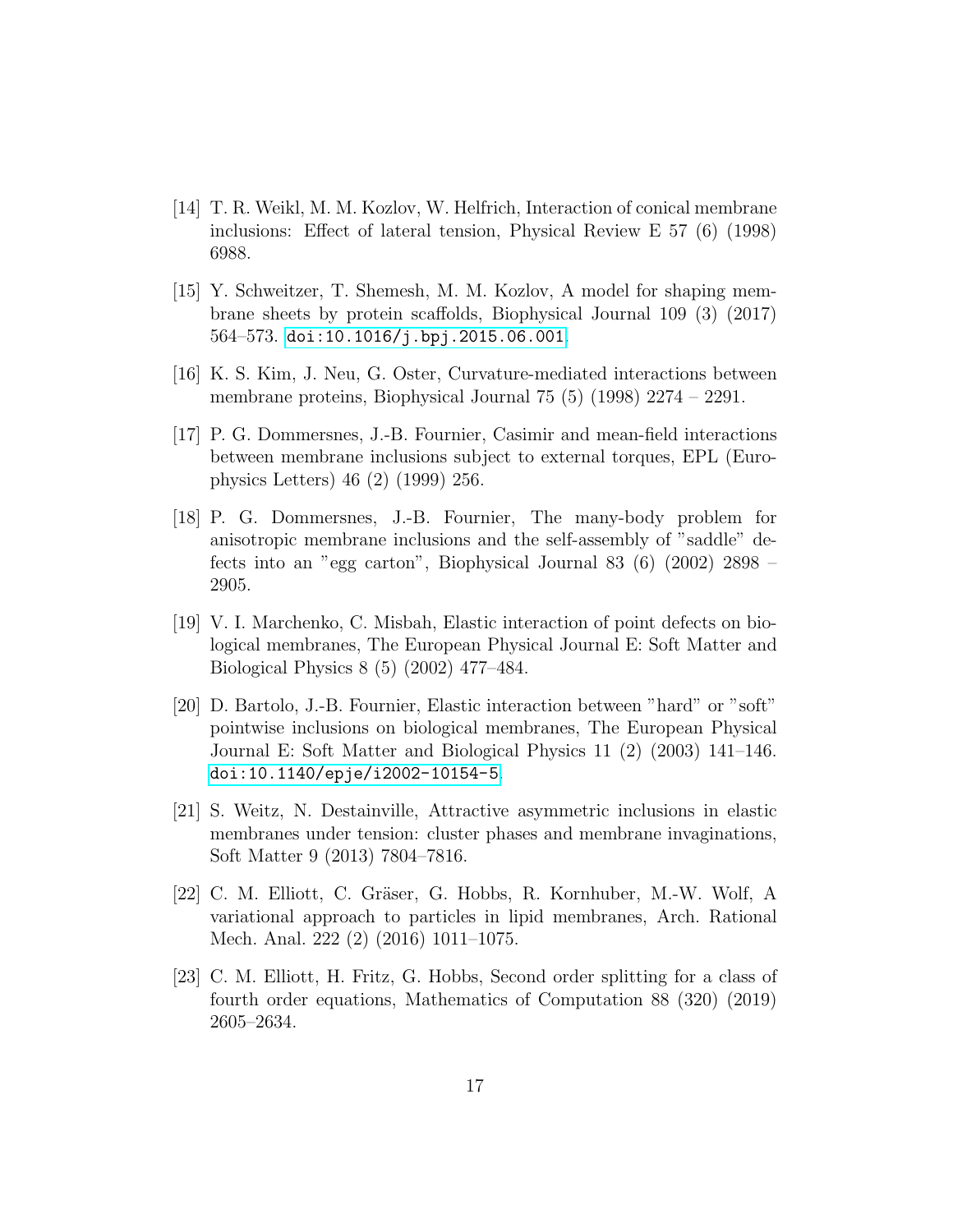- <span id="page-17-0"></span>[24] C. M. Elliott, L. Hatcher, P. J. Herbert, Small deformations of spherical biomembranes, arXiv preprint arXiv:1911.02964 (2019).
- <span id="page-17-1"></span>[25] R. Netz, Inclusions in fluctuating membranes: Exact results, J. Phys. I France 7 (1997) 833–852.
- <span id="page-17-2"></span>[26] N. Gov, Membrane undulations driven by force fluctuations of active proteins, Physical review letters 93 (26) (2004) 268104.
- <span id="page-17-3"></span>[27] A. Naji, P. J. Atzberger, F. L. Brown, Hybrid elastic and discreteparticle approach to biomembrane dynamics with application to the mobility of curved integral membrane proteins, Physical review letters 102 (13) (2009) 138102.
- <span id="page-17-4"></span>[28] A. Duncan, C. Elliott, G. A. Pavliotis, A. M. Stuart, A multiscale analysis of diffusions on rapidly varying surfaces, Journal of Nonlinear Science 25 (2) (2015) 389–449.
- <span id="page-17-5"></span>[29] J. K. Sigurdsson, P. J. Atzberger, Hydrodynamic coupling of particle inclusions embedded in curved lipid bilayer membranes, Soft matter 12 (32) (2016) 6685–6707.
- <span id="page-17-6"></span>[30] G. Bussi, M. Parrinello, Accurate sampling using Langevin dynamics, Physical Review E 75 (5) (2007) 056707.
- <span id="page-17-7"></span>[31] J. Latorre, C. Hartmann, C. Schütte, Free energy computation by controlled Langevin dynamics, Proc.Comp.Sci. 1 (2010) 1597.
- <span id="page-17-8"></span>[32] T. Lelievre, M. Rousset, G. Stoltz, Langevin dynamics with constraints and computation of free energy differences, Mathematics of computation 81 (280) (2012) 2071–2125.
- <span id="page-17-9"></span>[33] B. Leimkuhler, C. Matthews, Robust and efficient configurational molecular sampling via Langevin dynamics, The Journal of chemical physics 138 (17) (2013) 05B601 1.
- <span id="page-17-10"></span>[34] R. W. Zwanzig, High-temperature equation of state by a perturbation method I. Nonpolar gases., The Journal of Chemical Physics 22 (8) (1954) 1420–1426.
- <span id="page-17-11"></span>[35] T. Lelièvre, M. Rousset, G. Stoltz, Free Energy Computations, Imperial College Press, London, 2010.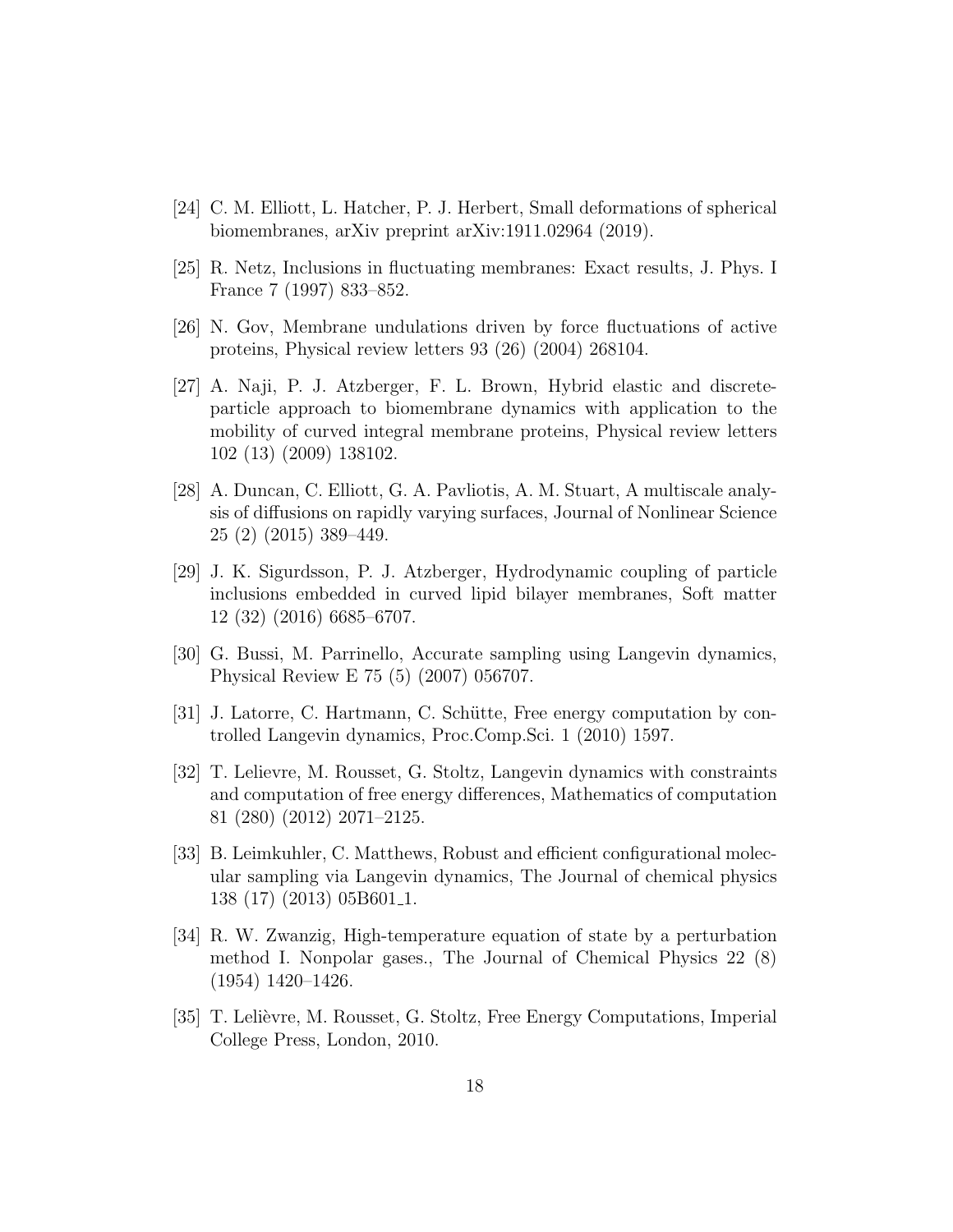- <span id="page-18-0"></span>[36] A. Durmus, G. Roberts, G. Vilmart, K. Zygalakis, Fast Langevin based algorithm for MCMC in high dimensions, Ann.App.Prob. 27 (2017) 2195.
- <span id="page-18-1"></span>[37] T. Kies, C. Gräser, On differentiability of the membrane-mediated mechanical interaction energy of discrete–continuum membrane–particle models, Preprint, arxiv:1711.11192 (2017). [arXiv:1711.11192](http://arxiv.org/abs/1711.11192).
- <span id="page-18-2"></span>[38] T. J. Willmore, Note on embedded surfaces, An. Sti. Univ."Al. I. Cuza" Iasi Sect. I a Mat.(NS) B 11 (1965) 493–496.
- <span id="page-18-3"></span>[39] A. H. Bahrami, M. Raatz, J. Agudo-Canalejo, R. Michel, E. M. Curtis, C. K. Hall, M. Gradzielski, R. Lipowsky, T. R. Weikl, Wrapping of nanoparticles by membranes, Advances in Colloid and Interface Science 208 (2014) 214–224, special issue in honour of Wolfgang Helfrich. [doi:](https://doi.org/http://dx.doi.org/10.1016/j.cis.2014.02.012) [http://dx.doi.org/10.1016/j.cis.2014.02.012](https://doi.org/http://dx.doi.org/10.1016/j.cis.2014.02.012).
- <span id="page-18-4"></span>[40] I. Koltover, J. O. R¨adler, C. R. Safinya, Membrane mediated attraction and ordered aggregation of colloidal particles bound to giant phospholipid vesicles, Phys. Rev. Lett. 82 (1999) 1991–1994. [doi:](https://doi.org/10.1103/PhysRevLett.82.1991) [10.1103/PhysRevLett.82.1991](https://doi.org/10.1103/PhysRevLett.82.1991).
- <span id="page-18-5"></span>[41] R. Netz, S. Zendehroud, P. Loche, Interface conditions os transmembrane proteins by molecular dynamics simulations, in preparation.
- <span id="page-18-6"></span>[42] C. Gräser, T. Kies, Discretization error estimates for penalty formulations of a linearized Canham–Helfrich type energy, IMA J. Numer. Anal. 39 (2019) 626–649. [arXiv:1703.06688](http://arxiv.org/abs/1703.06688), [doi:10.1093/imanum/drx071](https://doi.org/10.1093/imanum/drx071).
- <span id="page-18-7"></span>[43] T. Kies, Gradient methods for membrane-mediated particle interactions, Ph.D. thesis, Freie Universität Berlin (2019).
- <span id="page-18-8"></span>[44] J. Sokolowski, J.-P. Zolésio, Introduction to shape optimization, Springer, 1992.
- <span id="page-18-9"></span>[45] L. Delle Site, C. Gräser, R. Kornhuber, M. Kusche, Computational clustering analysis of FCHo2 BAR domains in bilipid layers. In preparation.
- <span id="page-18-10"></span>[46] M. E. Tuckerman, Statistical mechanics: Theory and molecular simulation, Oxford University Press, New York, 2010.